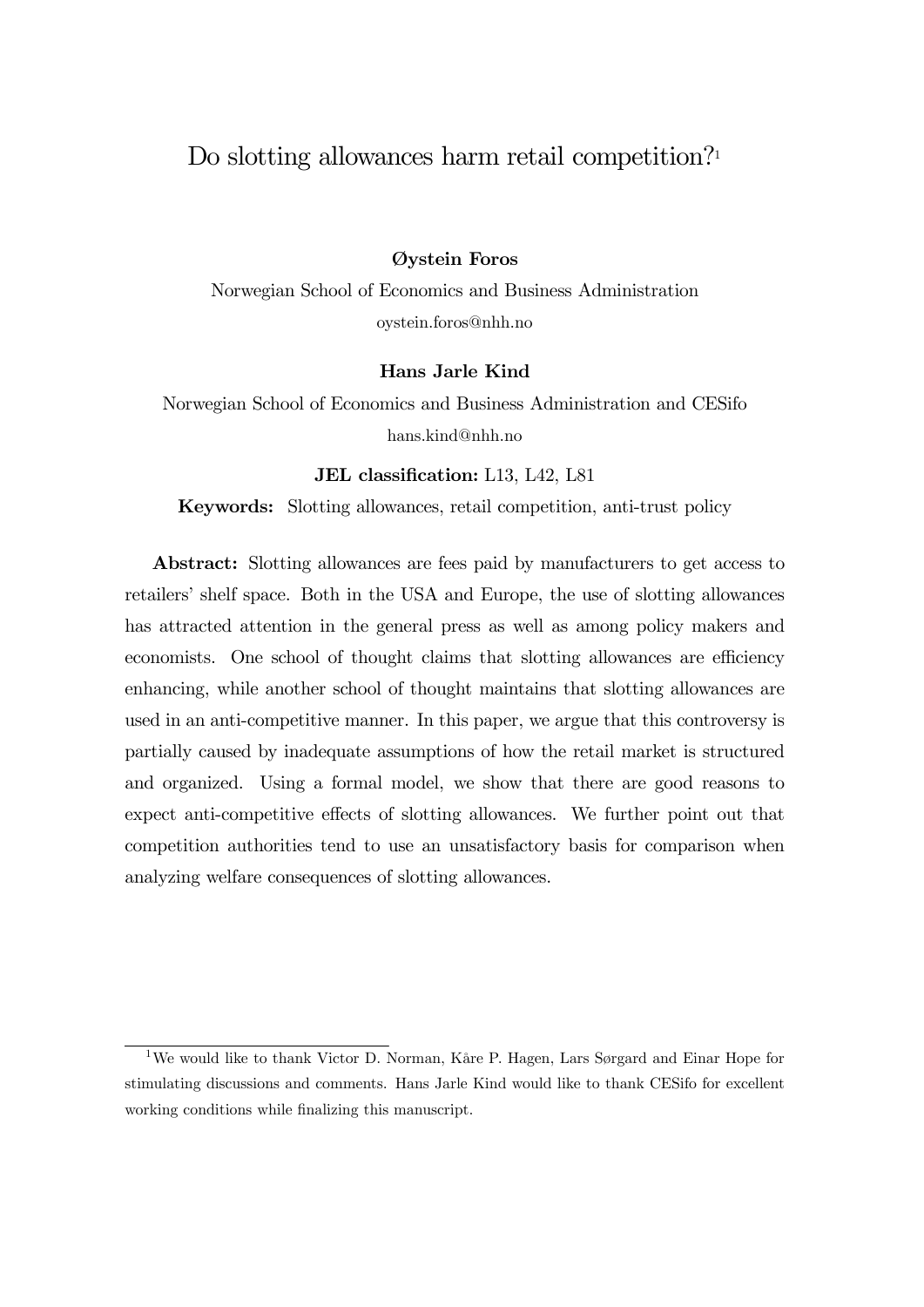# 1 Introduction

Slotting allowances are fixed fees that manufacturers pay to retailers in order to get access to their shelf space. While slotting allowances were hardly known before the late 80's, they are now widely used, not least in the grocery industry. The boost of slotting allowances has coincided with a trend towards higher retail concentration. In Europe, in particular, the grocery retailing sector has become strikingly more concentrated over the last decades (Dobson and Waterson, 1999, and Clarke et al., 2002). Thereby retailers' market power over manufacturers has increased, and there is a broad consensus that this is the major reason why the use of slotting allowances has become more widespread.<sup>2</sup> However, economists (and policy makers) disagree as to whether slotting allowances tend to mitigate retail competition. The main purpose of the present paper is to help resolve this controversy, and draw some policy implications.

Two schools of thought dominate the debate over welfare effects of slotting allowances. The so-called market power school argues that slotting allowances may have anti-competitive rationales (Shaffer, 1991). To see why, suppose that a retailer can choose between contract A, with no slotting allowances and a low wholesale price, and contract B, where the retailer receives a slotting allowance from the manufacturer but in return pays a higher wholesale price. Since slotting allowances are up-front payments, marginal costs for the retailer are thus relatively high in contract B. By signing this contract, the retailer sends a signal to her rivals that she will be a soft competitor and set a relatively high end-user price. This in turn induces the rivals to raise their prices too. Shaffer shows that this mechanism may lead us to an equilibrium where retailers use slotting allowances as a device to increase end-user

 $2$ According to a US-based survey by Bloom et al. (2000), retailers and manufactures agree that greater retail power has contributed to more use of slotting allowances also in this country. This is true even though retail concentration is much lower in the USA than in Europe. See also Rey, Thal and Vergé (2005), who further note that in the UK even the products of leading manufacturers typically "represent a very small proportion of the total business for each of the major suppliers". In contrast, also the largest manufacturers are highly depend on their major buyers (Rey et al 2005, p. 3).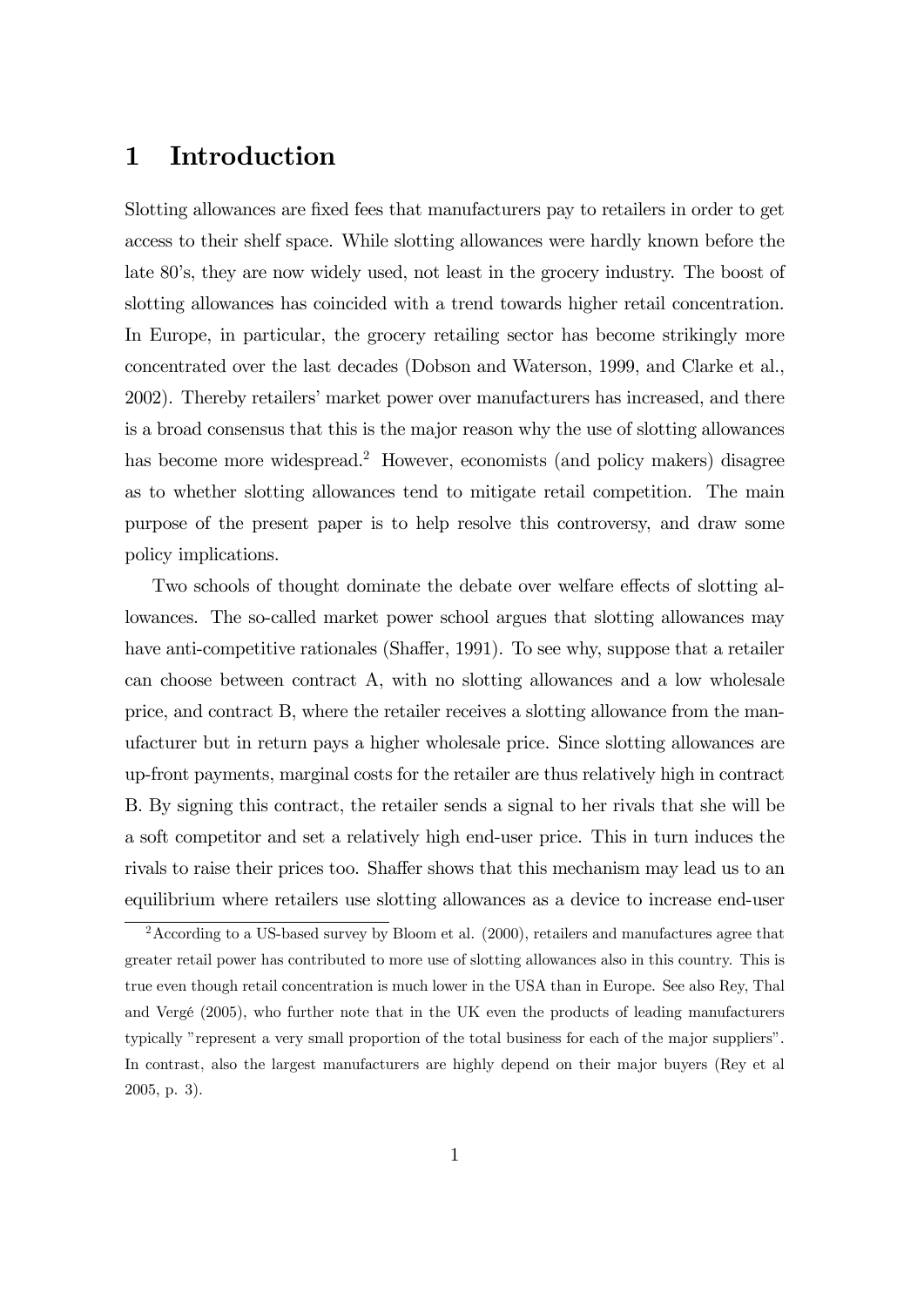prices. This has a negative welfare effect.3

In contrast, the efficiency school argues that slotting allowances have positive welfare effects, for instance by solving problems connected to uncertainty and/or asymmetric information, and by allocating scarce shelf space.4 The efficiency school dismisses Shaffer's hypothesis that slotting allowances are used as a tool to soften retail competition, one of their main arguments being that retailers and manufacturers typically enter secret contracts. Thereby wholesale prices are unobservable, and cannot be used strategically to increase end-user prices.

In our view, a main problem with both the efficiency and the market power school is their assumption on how the market is structured and organized. First, both schools of thought presuppose that there are only two layers; manufacturers at the upstream level and retailers at the downstream level. A second presumption they have in common, is that each retailer behaves like a vertically integrated firm in its decision on procurement contracts and retail pricing. However, this is not a proper description of the grocery market, especially not in Europe. Indeed, what we have observed is that large retail chains have formed procurement alliances (buyer groups), such that the level of concentration is higher for procurement than for retailing (see Dobson and Waterson, 1999).<sup>5</sup> In these constellations, the headquarters of each buyer group typically deals with procurement, while the retail sub-chains take care of retailing (e.g. end-user pricing). Even when sub-chains are fully owned

<sup>3</sup>Slotting allowances may also reduce product variety through foreclosure of smaller suppliers. Shaffer (2005) shows specific market structures where such practice may be optimal. Marx and Shaffer (2004) demonstrate that retailers may also benefit from foreclosure of suppliers, since this may shift profit from the manufacture-level to the retail level.

<sup>4</sup>See further discussion in Section 3.

<sup>&</sup>lt;sup>5</sup>The largest food buyer in Germany is the buyer group Markant Handels. The buyer groups Euromadi and IFA Espanñola are the two largest food buyers in Spain, and Intermarché dominates in France (Dobson and Waterson, 1999). In Norway, the largest retailer group, NorgesGruppen (NG), was formed as a buyer group in 1994. Even though there has been a process of closer integration, NG may still be considered as a buyer group where the headquarters takes care of procurement, and each store brand decides end-user prices autonomously. Several of the retail formats within NG are also independently owned by the retailers themselves. An overview of the Nordic markets is given by the Danish Competition Authority (2005).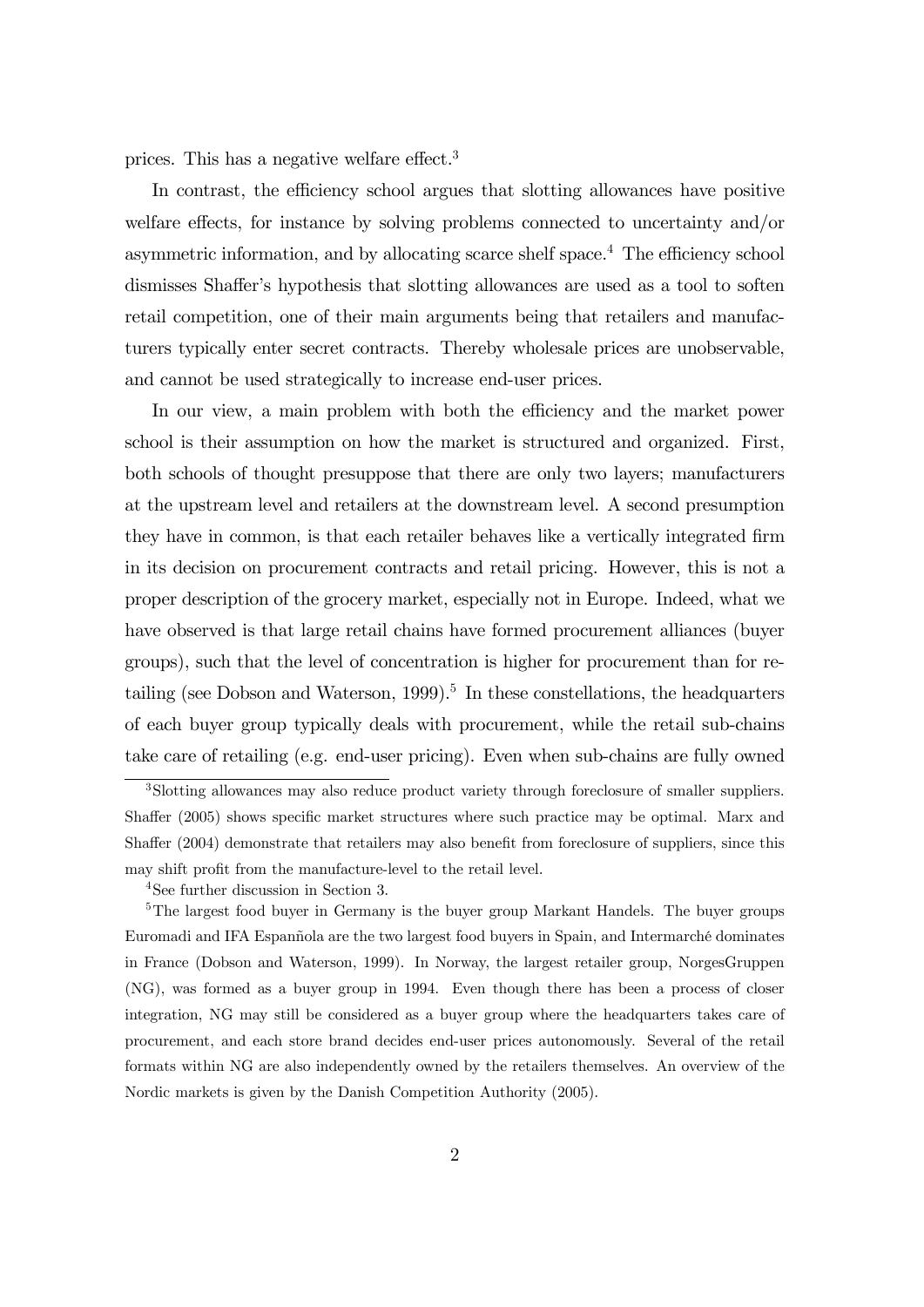by the procurement headquarters, they are typically organized as divisionalized firms.<sup>6</sup> We show that in this context each buyer group will use slotting allowances to dampen intra-retailer competition even if rival retail chains cannot observe the wholesale contracts. As long as the procurement contracts can be observed within each buyer group, which is a plausible assumption, they can transfer their buying power into the retail market by using slotting allowances.

This paper contains a relatively broad discussion of antitrust issues. First, we show that our findings are supported by several antitrust investigations of the grocery industry in Europe (European Commission, 1996, Competition Commission, 2000, Danish Competition Authority, 2005, and The Norwegian Competition Authority, 2005). Second, we emphasize the importance of recognizing the degree of substitutability that exists between different kinds of vertical restraints. Consider a buyer group of independent retailers. They cooperate in the procurement market, but compete at the retail level. Building on our formal model, we argue that by using a vertical restraint like a slotting allowance, the group can achieve the same outcome as they would with vertical integration. In the latter case, decisions on procurement and end-user pricing are taken by the group's headquarters. Consequently, it is pointless to outlaw slotting allowances if the competition authorities would not ban a merger among alliance members. Vice versa, if a potential merger between the firms raises serious doubts by the competition authorities, slotting allowances should raise the same concerns.

### 1.1 Related Literature

The present paper is an extension of Shaffer (1991), who considers competition between two retailers in the end-user market. By assuming that the retailers have

 $6$ Thus, while the headquarters decide procurement contracts centrally, each sub-chain is relatively autonomous with respect to end-user pricing. The leading Finnish retailer groups, Kesko and Tuko, are orgainized in this a way (The European Commission,1996), and the same holds for ICA's retailing operations in Norway (NCA, 2005). Just one of the four dominating Norwegian retailer groups operates a completely vertically integrated firm with respect to procurement contracts and retail pricing (NCA, 2005).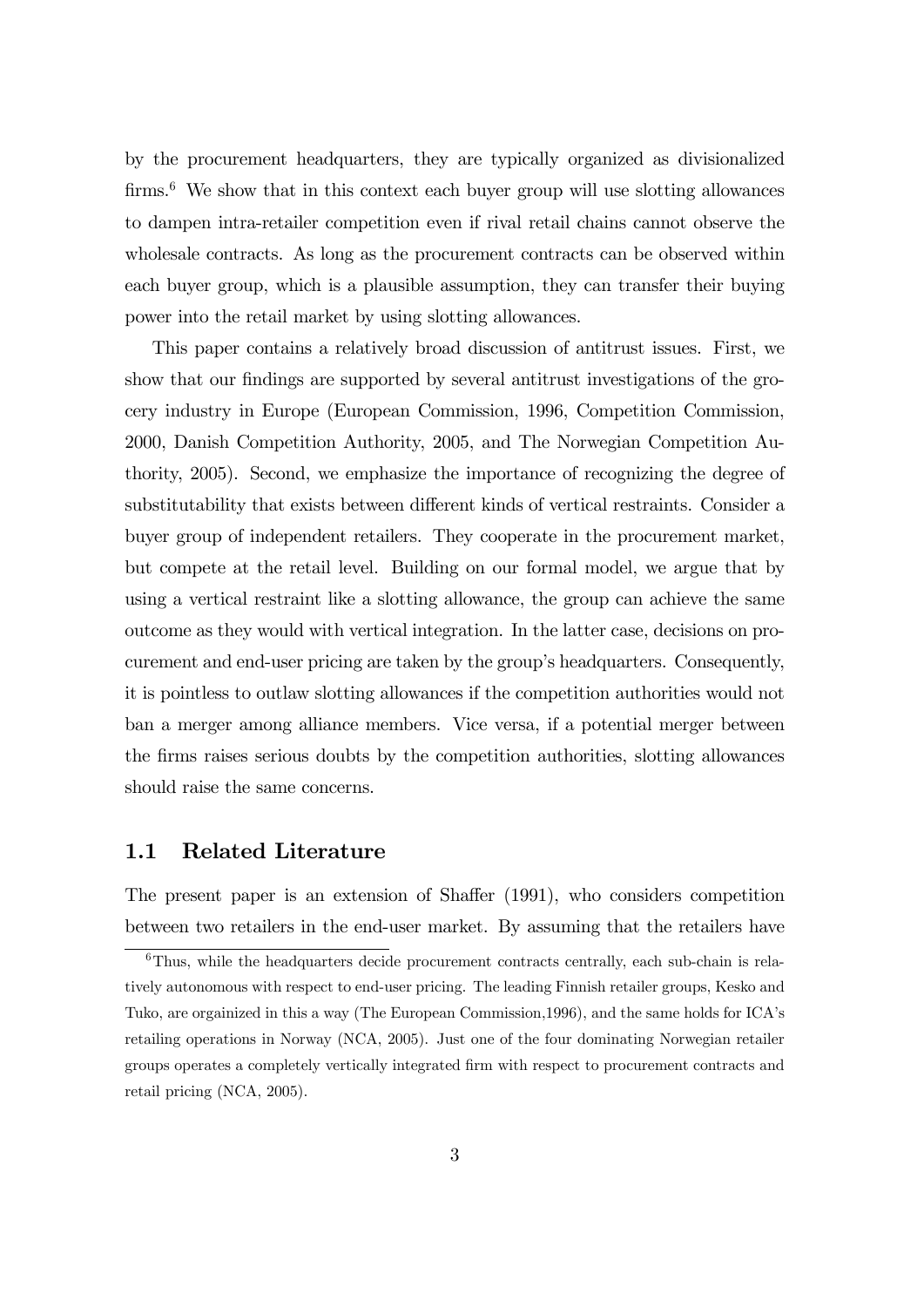complete bargaining power over manufacturers, Shaffer (1991) shows that it is in the interest of each retailer to set a high wholesale price in the contract with the manufacturer. When wholesale prices rise, retail competition softens. Thus the total profit made by the vertical chain increases, and this profit is captured by the retailers through slotting allowances.

Shaffer's idea is based on the strategic delegation literature, where Fershtman and Judd (1987) is the seminal paper. Gal-Or (1991), Bonanno and Vickers (1988) and Rey and Stiglitz (1988, 1995) build on the same framework, but they assume that the bargaining power is in the hands of the suppliers. Irmen (1998) shows that the outcome in this case resembles the one found by Shaffer (1991). The difference is the sign of the fixed fee.7 Consequently, the strategic delegation theory is consistent with the observation that the use of slotting allowances has increased as bargaining power has been transformed from the manufacturing level to the retailing level.

A critical assumption within the strategic delegation literature is that the contract between a manufacturer and a retailer is irreversible, so that wholesale prices are determined prior to the price game between retailers. We agree with Rey and Stiglitz (1995) that this is likely to hold. The reason is that retailers rarely have long-term contracts with their customers, while the wholesale contractual arrangements often are set for no less than a year. Moreover, the type of wholesale contracts (e.g. slotting allowances or not) will typically be specified in long-term contracts (see e.g. discussion by Rey and Stiglitz, 1995).

The second critical assumption employed by Shaffer and other papers in the same tradition, is that wholesale tariffs are observed by rival retailers. This assumption is more dubious than that of irreversibility.<sup>8</sup> However, we show that slotting

 $7$ If the retailers have the bargaining power, a fixed fee is paid by the suppliers, defined as a slotting allowance. If the suppliers have the bargaining power, the fixed fee is paid by the retailers, denoted as a franchisee fee.

<sup>8</sup>The Norwegian Competition Authority (NCA) doubts that slotting allowances can be used by retailers as a facilitating practice a la Shaffer (as claimed in the press), since they find the assumption of contract observability unrealistic (NCA, 2005, and Gabrielsen and Sørgard, 2005). However, NCA has initiated an investigation to clarify the extent of information exchange between retailer groups.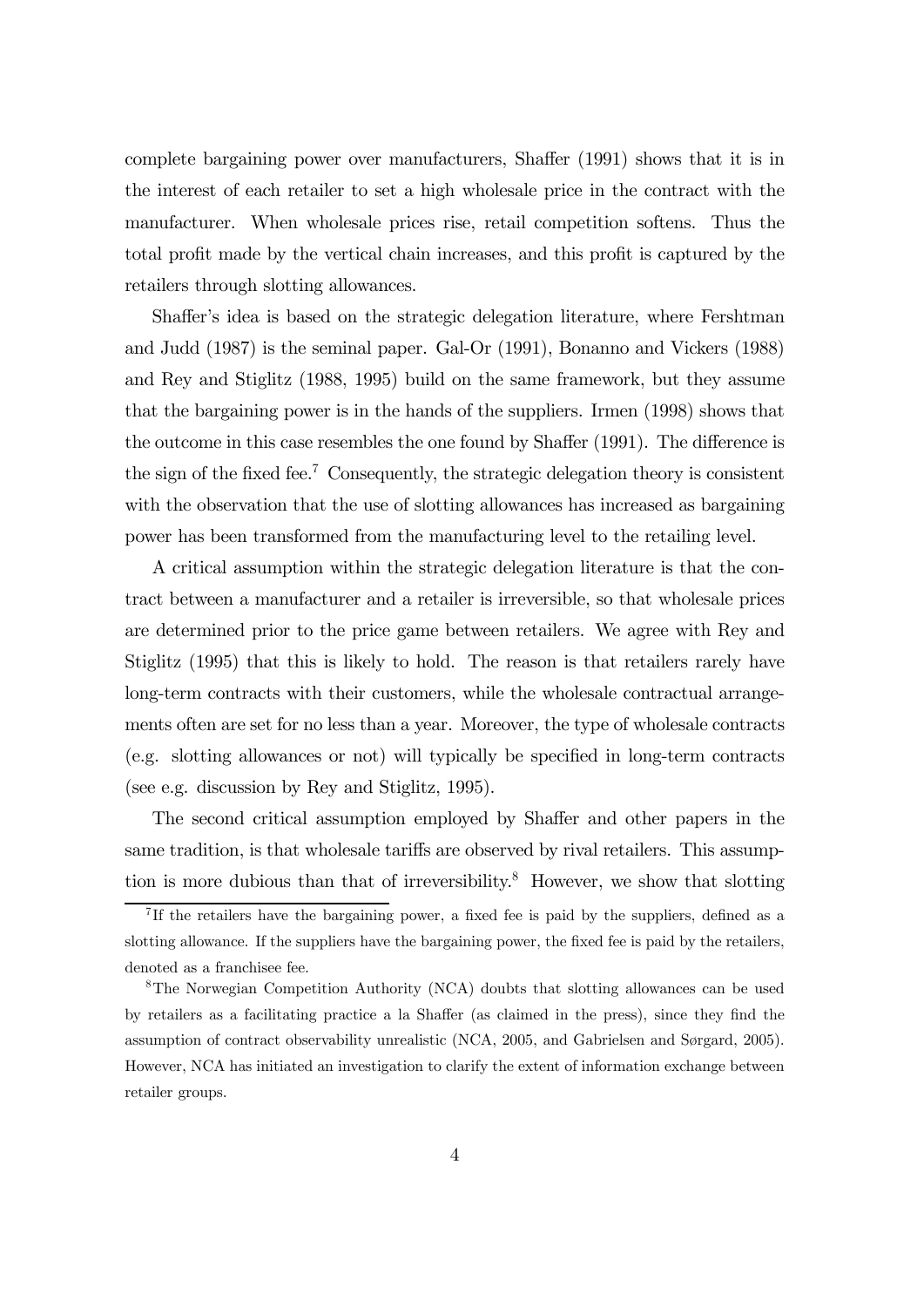allowances may be used as a tool to increase end-user prices even if wholesale tariffs are observable only within each buyer group. Indeed, this is one of the main messages of the present paper. Consequently, we show that the boost of slotting allowances may be related to the way the large retailer groups are organized, and not to the increase in retail market power as such. Slotting allowances have become more widespread at the same time as large retailer groups have started to operate several sub-chains as buyer groups or as divisionalized companies.

Finally, our paper is related to Rey, Thal and Vergé (2005), who analyze a context where two differentiated retailers sell goods bought from one common supplier (common agency situation). Rey et al assume that the retailers have complete bargaining power over the manufacturer, and show how retailers may use slotting allowances to obtain monopoly prices in the end-user market.<sup>9</sup> Even though Rey et al abstract from the formation of buyer groups, and we abstract from common agency problems, both papers thus find that slotting allowances may harm consumers by increasing end-user prices.

## 2 The model

We consider a market where  $n$  retail chains sell the same homogenous product. The consumers may differ in their chain preferences. To capture this we extend Shaffer  $(1991)$  to n retail chains, and use the following Shubik-Levitan  $(1980)$  utility function:

$$
U(q_1...q_i, ..., q_n) = v \sum_{i=1}^n q_i - \frac{n}{2} \left( (1-b) \sum_{i=1}^n q_i^2 + \frac{b}{n} \left( \sum_{i=1}^n q_i \right)^2 \right).
$$
 (1)

The parameter  $v > 0$  in equation (1) is a measure of the market potential,  $q_i$  is the quantity from retailer chain i, and  $n \geq 1$  the number of chains. The parameter

<sup>&</sup>lt;sup>9</sup>More precisely, Rey et al show how the retailers can solve the common agency problem and achieve monopoly profit by using slotting allowances and a conditional fixed fee (i.e., a fee which is conditional on the retailers actually purchasing from the manufacturer). Interestingly, this kind of tariff structure may eliminate the risk of anticompetitive exclusion. This is in contrast to the result in Marx and Shaffer (2004), who restrict attention to a two-part tariff.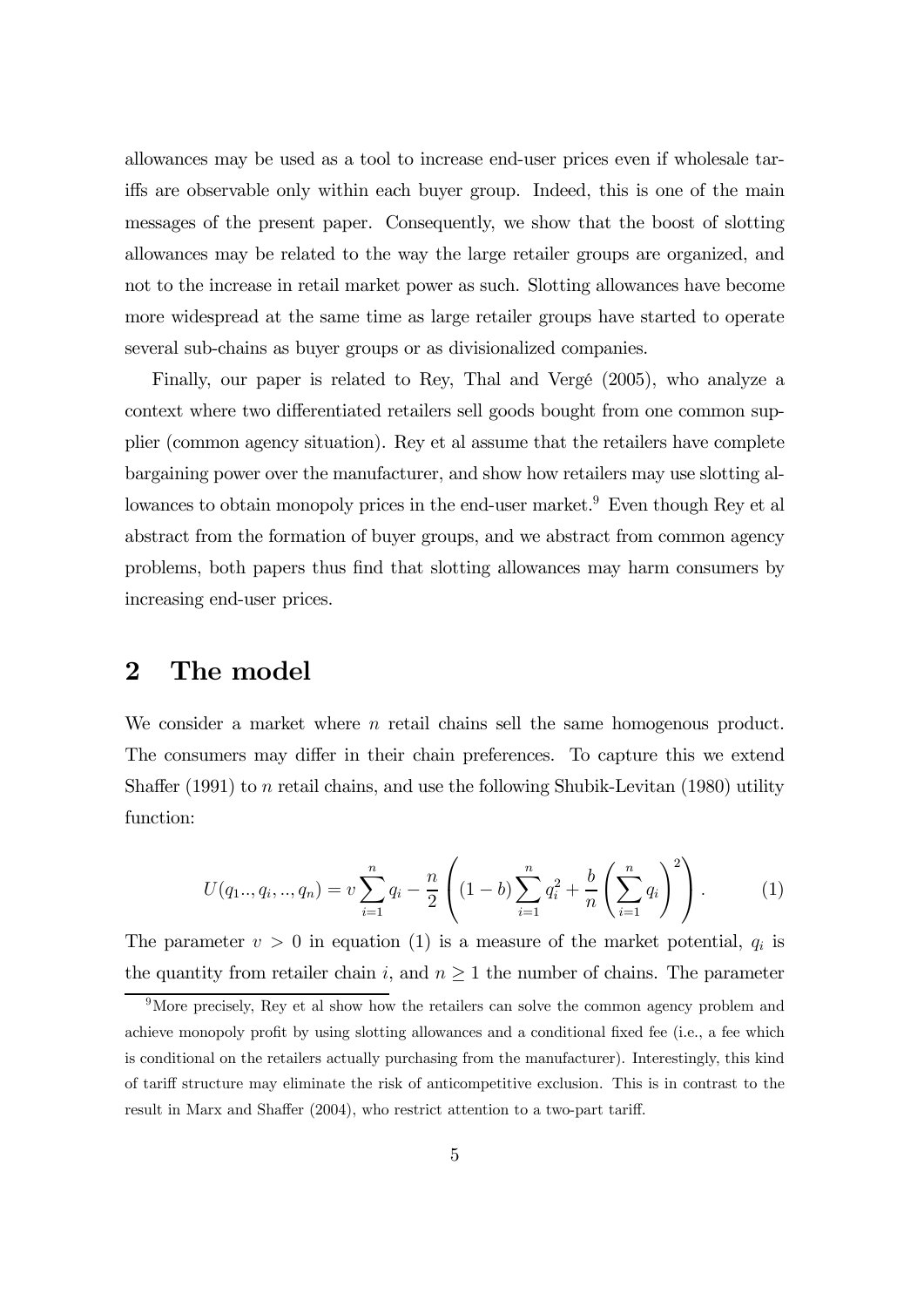$b \in [0,1]$  is a measure of how differentiated the chains are; they are completely independent and have monopoly power if  $b = 0$ , while the consumers perceive them to be identical if  $b = 1$ . More generally, the chains are closer substitutes from the consumers' point of view the higher is  $b<sup>10</sup>$ . The merit of using this utility function is that the size of the market does not vary with  $b$  or  $n$  (see Motta, 2004).

Let  $p_i$  be the price charged by retail chain i. Solving  $\partial U/\partial q_i - p_i = 0$  for  $i = 1, \ldots, n$  we find that the inverse and the direct demand curves are given by respectively:

$$
p_i = v - \left( (1 - b) n q_i + b \sum_{j=1}^{n} q_j \right)
$$
 and (2)

$$
q_i = \frac{1}{n} \left( v - \frac{p_i}{1 - b} + \frac{b}{(1 - b)n} \sum_{j=1}^n p_j \right). \tag{3}
$$

Assume that retail chain i pays  $w_i$  per unit of the manufacturing good, and let  $S_i$  be the fixed fee specified in the contract between the chain and the manufacturer. The profit level of chain  $i$  is then

$$
\pi_i^R = (p_i - w_i)q_i(p_1, ... p_n) + S_i.
$$

If  $S_i > 0$  we have a slotting allowance.

The profit level of the manufacturing firm serving chain  $i$  equals

$$
\pi_i^M = w_i q_i(p_1, \ldots p_n) - S_i,
$$

where we have normalized marginal cost at the manufacturer level to zero. As in Shaffer (1991), we assume that the manufacturing sector is perfectly competitive with a large number of firms producing the same good.

Below, we consider the following two-stage game:

• At stage 1, the procurement headquarters (PHQ) of each retail chain decides what kind of contract to offer a manufacturer. Without slotting allowances, the

 $10\,\text{Shaffer}$  (1991) uses a general demand function, but uses the Shubik-Levitan specification with  $n = 2$  in his welfare analysis.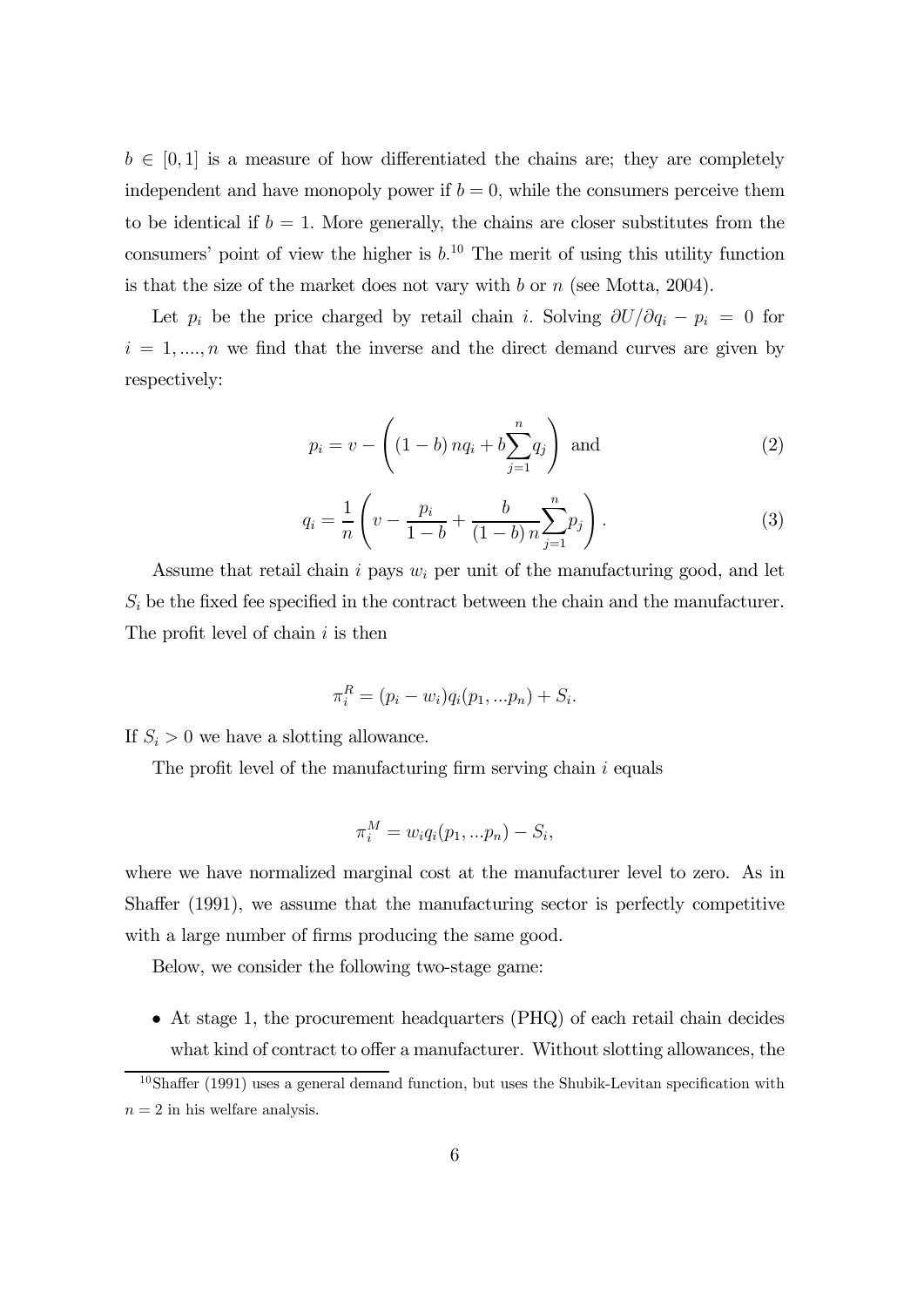manufacturing firm's participation constraint requires that  $w_i \geq 0$ , while with slotting allowances the PHQ sets the tariff  $T_i = (w_i, S_i)$  such that  $\pi_i^M \geq 0.11$ 

• At stage 2 the retail chains compete in prices.

The game is solved by using backward-induction. For the moment we shall assume that all prices are observable and irreversible. Setting  $\partial \pi_i^R / \partial p_i = 0$  for  $i = 1, \ldots, n$  we find that the final stage gives rise to the reaction function

$$
p_i = \frac{nv(1-b) + w_i(n-b) + b\sum_{j \neq i}^{n} p_j}{2(n-b)},
$$
\n(4)

and that the equilibrium price for chain  $i$  is given by:

$$
p_i^* = \frac{nv(1-b)(2n-b) + (n-b)\left(n(2-b)w_i + b\sum_{j\neq i}^n w_j\right)}{(n(1-b) + (n-b))(2n-b)}.
$$
 (5)

The outcome of stage 1 depends on whether or not the retail chains have formed procurement alliances. We consider these two cases separately. First we consider a market structure without procurement alliances, as illustrated in Figure 1a (where  $n = 4$ ). This is the market structure which is typically assumed in the literature. Second, as illustrated in figure 1b, we consider a market structure with procurement alliances.

Each (sub-) chain consists of a large number of retail outlets, but we abstract from the competition between these. The reason for this is that competition between retail outlets belonging to the same sub-chain is typically eliminated through the franchising contract between the sub-chain and its retail outlets; e.g. since the enduser prices for the basic assortment are decided at the sub-chain level (see further discussion in Section 3).

 $11$ While Shaffer (1991) assumes that the manufacturers announce the wholesale tariffs, we assume that each PHQ offers a take-it-or-leave-it contract. This does not affect the qualitative outcome.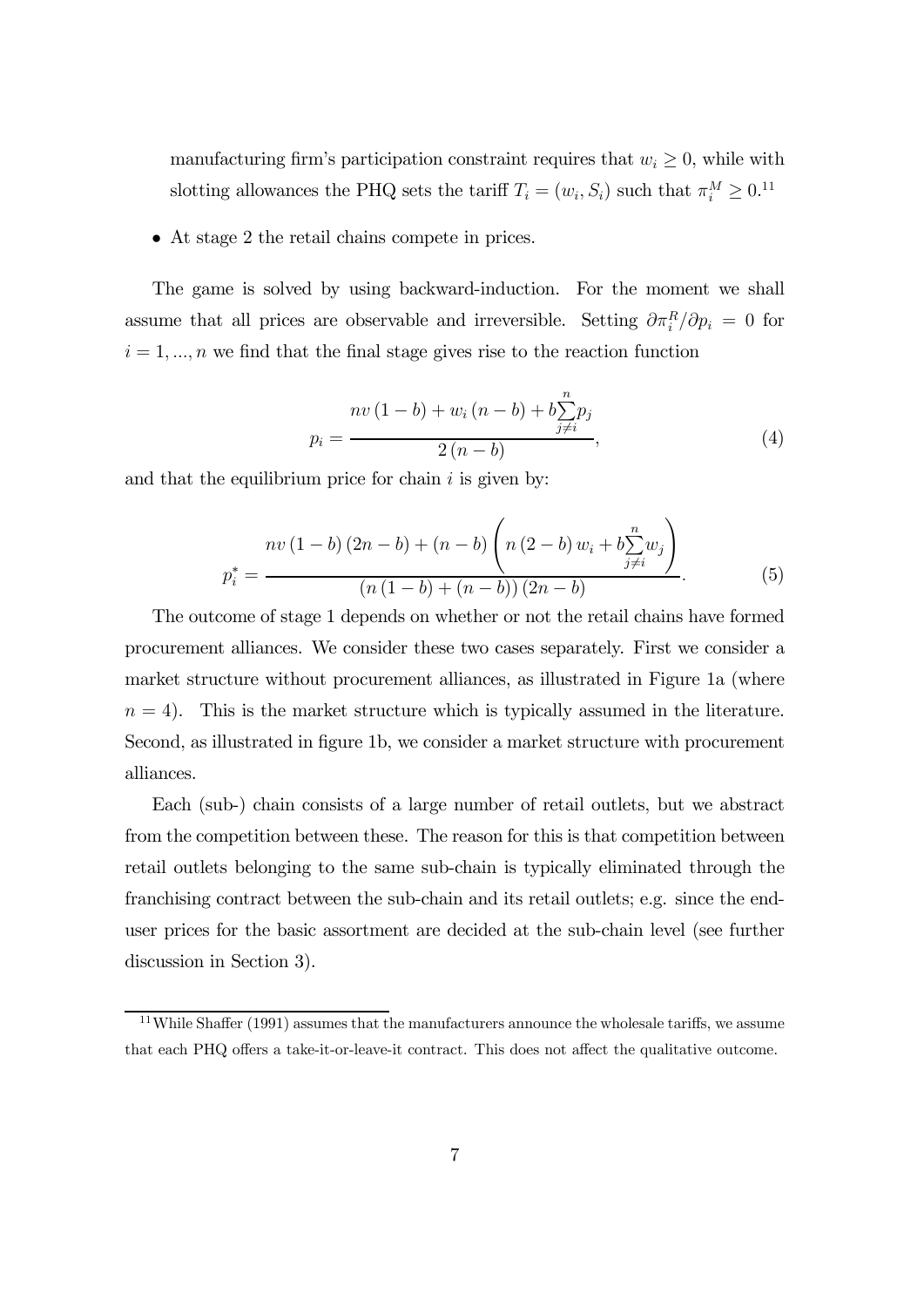

Figure 1: Market structures

### 2.1 Benchmark: No procurement alliances

Suppose that the retail chains do not cooperate on purchases. In the absence of slotting allowances, perfect competition in the manufacturing sector implies that  $w_i = 0$  and  $\pi_i^M = 0$ . In this case it follows from equation (5) that the end-user equilibrium price equals:

$$
p_B^{nsa} = \frac{1-b}{n(1-b)+(n-b)}vn; \quad \frac{\partial p_B^{nsa}}{\partial b} < 0 \tag{6}
$$

Equation  $(6)$  makes it clear that the end-user price is decreasing in b, reflecting the fact that the firms have to set a lower price the higher the competitive pressure. Note that we have marginal cost pricing  $(p_B^{nsa} = 0)$  if  $b = 1$ , since the chains are then perceived to be perfect substitutes.

With slotting allowances, the procurement headquarters of each chain sets  $(w_i, S_i)$ to maximize  $\pi_i^R = (p_i^* - w_i)q_i^*(p_1^*, \dots p_n^*) + S_i$  subject to  $\pi_i^M \geq 0$ . Since the manufacturing sector is perfectly competitive, we have  $\pi_i^M = 0$  and  $w_i q_i^* = S_i$ . This allows us to write the profit level of retail chain i as  $\pi_i^R = p_i^* q_i^* (p_1^*, \ldots, p_n^*)$ . The first-order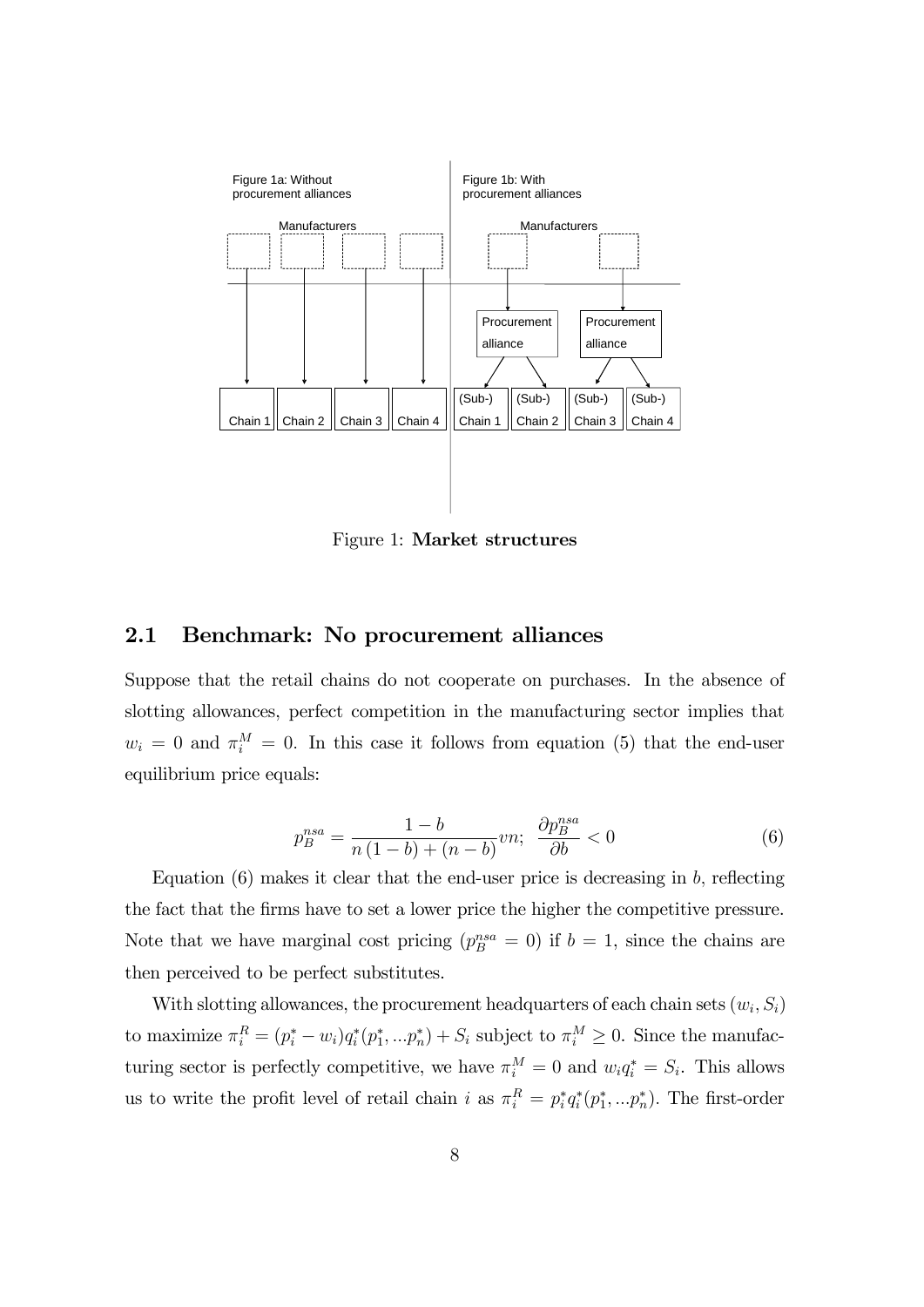condition at stage 1 is consequently given by

$$
\frac{\partial \pi^i}{\partial w_i} = \frac{\partial p_i^*}{\partial w_i} q_i^* + p_i^* \frac{\partial q_i^*}{\partial w_i} = 0.
$$
\n(7)

.

Equations (3) and (5) further yield

$$
\frac{\partial p_i^*}{\partial w_i} = \frac{(2-b)n(n-b)}{(n(1-b)+(n-b))(2n-b)} \text{ and } \frac{\partial q_i^*}{\partial w_i} = \frac{1}{n^2(1-b)} \left( -(n-b) \frac{\partial p_i^*}{\partial w_i} + b \sum_{\substack{j \neq i}}^n \frac{\partial p_j^*}{\partial w_i} \right)
$$
\n(8)

In this section we shall make the following critical assumption:

Assumption 1: Assume that the retail chains can commit to the wholesale tariffs and that the tariffs are observable by the rivals.

If Assumption 1 holds, we can use equation (5) to write

$$
\frac{\partial p_j^*}{\partial w_i} = \frac{b(n-b)}{(n(1-b) + (n-b))(2n-b)} > 0 \text{ for } b > 0.
$$
\n(9)

Retail chain i's end-user price is increasing in its own marginal costs. Since prices are strategic complements in retail competition, it follows that an increase in  $w_i$  leads the rivals to charge higher prices. This strategic effect explains why  $\partial p_j^* / \partial w_i > 0$ for  $b > 0$ .

In the symmetric equilibrium we can set  $w_i = w \; \forall i$ .<sup>12</sup> Using equations (7) - (9), we find that the per-unit wholesale price is given by:

$$
w_B^{sa} = (1 - b) b^2 \frac{(n - 1)vn}{(n - b) (n^2 (1 - b) (3 - b) + (n - b)^2)} \ge 0.
$$
 (10)

From equation (10) we immediately see that  $w_B^{sa}$  is positive if and only if 0 <  $b < 1$ . The reason for this is that with imperfect competition, each chain has an incentive to choose a relatively high per-unit wholesale price in its contract with the manufacturing firm, since this will invoke a positive price response from the rivals. This strategic effect is, however, weak for small values of b, and non-existent for  $b = 0$ . Therefore  $w_B^{sa}(b = 0) = 0$ . It should further be noted that the direct effect

 $12$ It can be shown that this is a unique equilibrium if Assumption 1 holds.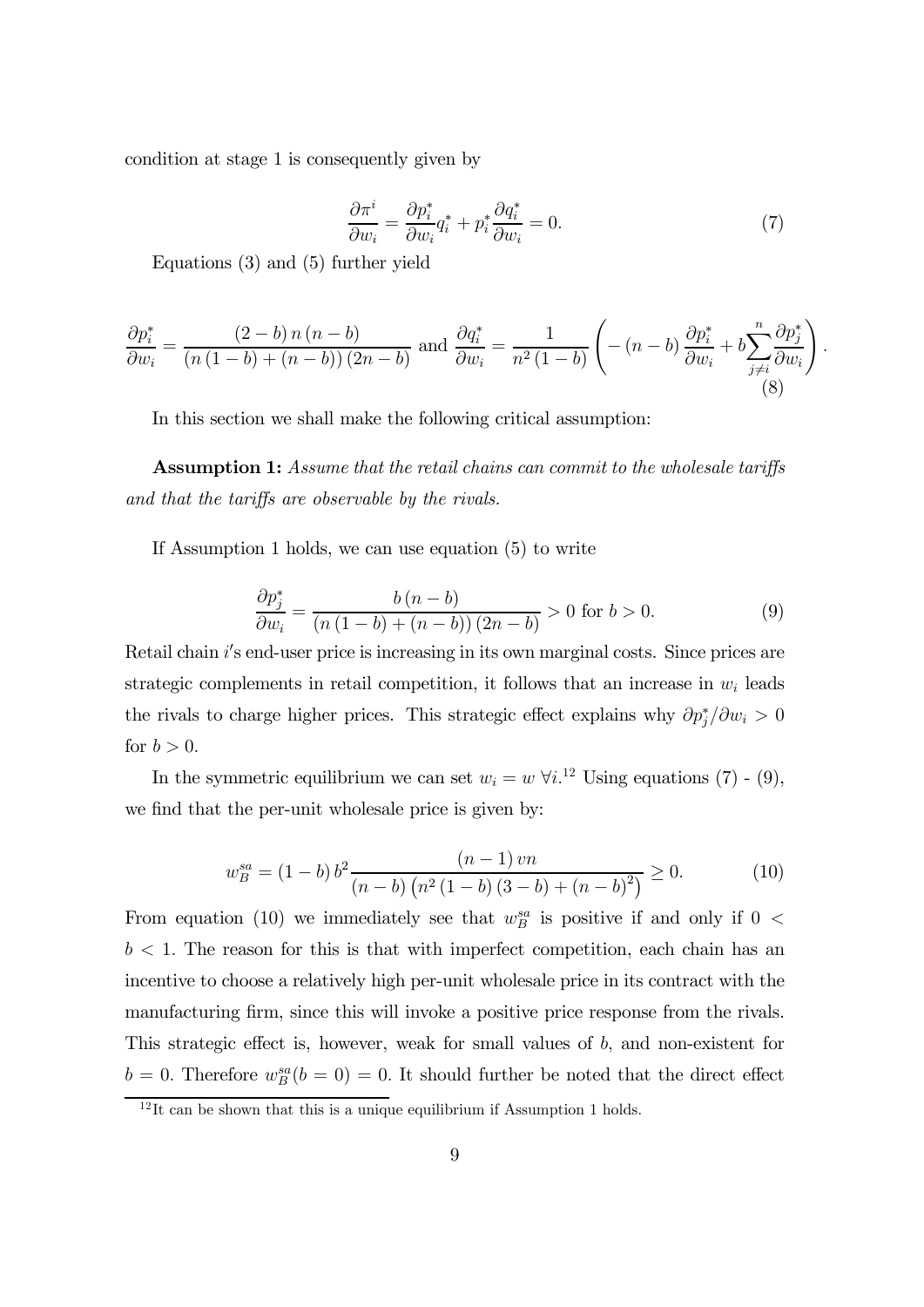is always stronger than the strategic effect  $(\partial p_i/\partial w_i > \partial p_j/\partial w_i)$ . In particular, this means that if a retail chain should try to set  $w_i > 0$  for  $b = 1$ , then that chain would lose all its sales to its rivals. This explains why also  $w_B^{sa}(b=1) = 0$ . The incentive to set a high value on the wholesale unit-price is consequently strongest for intermediate values of b.

Equation (10) further implies that  $\partial w_B^{sa}/\partial n \langle 0 \rangle$ , reflecting the fact that the incentives to set a low per-unit wholesale price in order to steal business from the competitors is larger the greater is n.

Inserting for (10) into (5) we find that the equilibrium end-user price with slotting allowances becomes

$$
p_B^{sa} = (1 - b) \frac{(2 - b)vn^2}{n^2 (1 - b) (3 - b) + (n - b)^2},
$$
\n(11)

while the size of the slotting fee equals

$$
S = (1 - b) b2 \frac{(n - 1) v2 (n2 (1 - b) + (n - b)2)}{(n - b) (n2 (1 - b) (3 - b) + (n - b)2)2}.
$$
 (12)

Equation (12) makes it clear that the relationship between  $S$  and  $b$  is humpshaped, as illustrated in Figure 1.<sup>13</sup> This is a direct consequence of the fact that  $w_B^{sa}$ reaches a maximum for an intermediate value of b. Since  $w_B^{sa}$  is decreasing in n, we likewise see that the slotting fee is smaller the larger the number of retail chains.

<sup>&</sup>lt;sup>13</sup>In this figure we have set  $v = 10$ .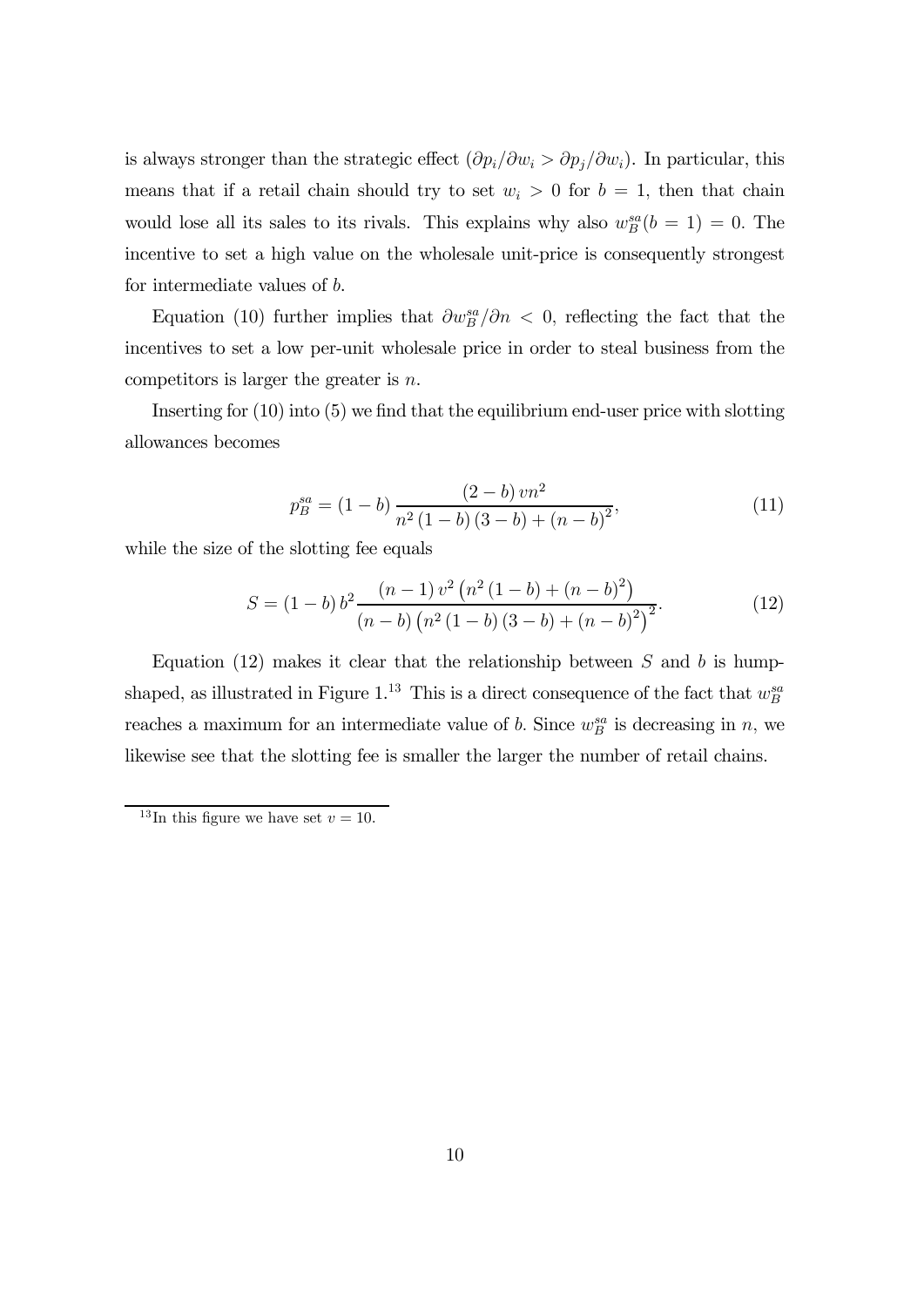

Figure 1: Slotting allowances and retail competition.

Using equations (6) and (11) we further note that

$$
\Delta p = p_B^{sa} - p_B^{nsa} = \frac{n - b}{n(1 - b) + (n - b)} w_B^{sa} \ge 0.
$$
\n(13)

From (13) it is easily verified that the price difference with and without slotting allowances is hump-shaped, just like  $w_B^{sa}$  and S. The fact that the price difference reaches maximum for an intermediate value of b was first demonstrated by Shaffer (1991).

If Assumption 1 does not hold, the wholesale unit-price cannot be used for strategic purposes (since  $\partial p_j^* / \partial w_i = 0$  when chain j cannot observe  $w_i$ ). In this case it follows that  $w = 0$  and  $p = p_B^{nsa}$ .

We summarize the results in the following lemma:

Lemma 1: Without procurement alliances: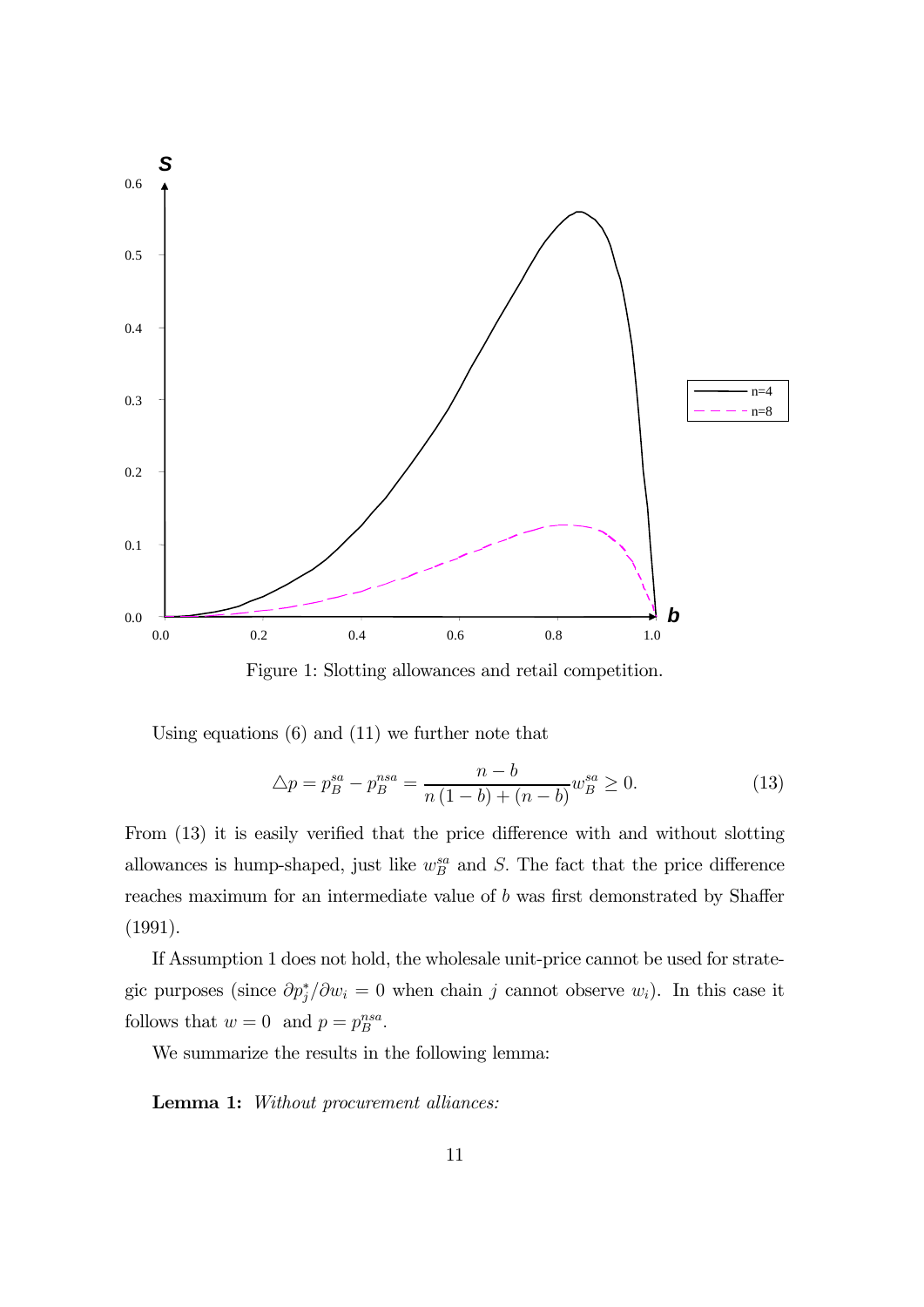(i) Slotting allowances are not used if wholesale contracts cannot be observed.

(ii) Slotting allowances are used to soften competition if the consumers perceive the retail chains to be imperfect substitutes,  $p_B^{sa} - p_B^{nsa} > 0$  for  $0 < b < 1$ .

(iii) Slotting allowances will be highest for an intermediate degree of retail chain substitutability.

Moreover, we have the following relationship between slotting allowances and the number of retail chains:

Proposition 1: Slotting allowances are lower the larger the number of retail chains.

These results are hardly surprising. Slotting allowances may be seen as a form of nonlinear wholesale pricing, i.e. a two-part tariff with a negative fixed fee. It is well known that it is generally harder to implement non-linear pricing when the degree of competition increases, whether this is due to a larger number of firms or a higher substitutability. Hence, the results in Lemma 1 and Proposition 1 simply resemble the outcome that two-part tariffs are harder to implement the stronger the competition.

Nevertheless, Sudhir and Rao (2006) claim that price raising slotting allowances theoretically should be higher the larger the number of chains and the less differentiated they are (captured by n and b, respectively, in our model).<sup>14</sup> In an investigation of whether slotting allowances have anti-competitive effects, the Norwegian Competition Authority (2005, p. 55) likewise maintain that "if [Shaffer's] theory is any good", one should observe slotting allowances to be higher the fiercer the competition between the chains. Lemma 1 and Proposition 1 make it clear that this is incorrect.

We suspect the belief that slotting allowances are increasing in the extent of competition, is partly caused by a lack of accuracy in distinguishing between incentives and abilities. The stronger the competition, the more the chains have to gain from using slotting allowances to raise prices. However, the gains from undercutting the

<sup>&</sup>lt;sup>14</sup>See Section B1 and the appendix in Sudhir and Rao  $(2006)$ .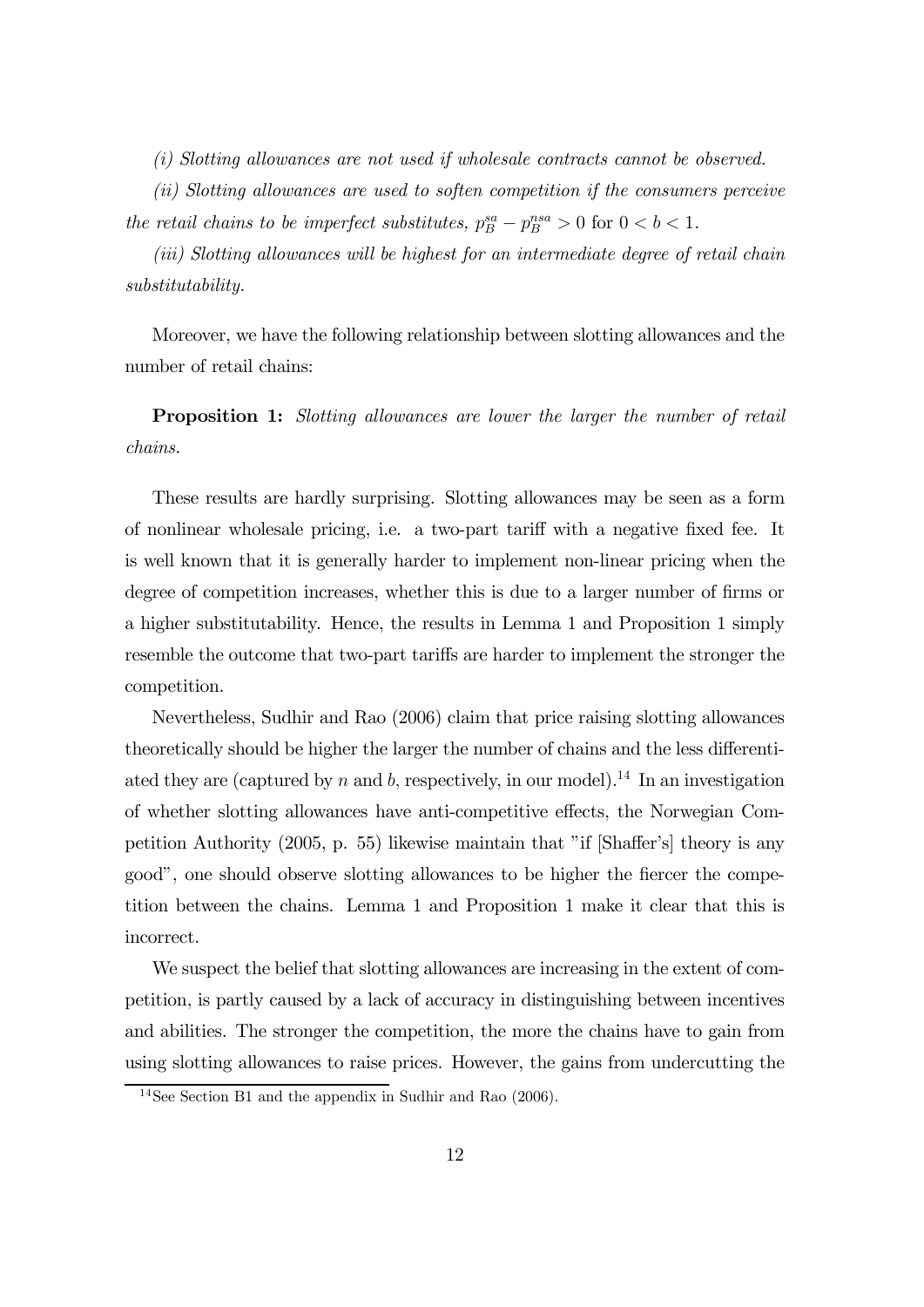rivals are also particularly large if the consumers perceive the chains to be more or less identical. Indeed, this is very much the essence of the Bertrand Paradox.

### 2.2 Procurement alliances among retailer chains

Two key features of the grocery retail industry have not been taken into account in the literature. First, in most countries we observe relatively large buyer groups, each consisting of several sub-chains (or brands). Second, while the headquarters of the buyer groups take care of procurement activities, the sub-chains seem to be quite autonomous with respect to end-user pricing.

Let us now assume that we have two alliances at the procurement level. For the sake of simplicity we assume that there are two sub-chains in each buyer group, such that  $n = 4$ , with retail chains 1 and 2 belonging to PHQ1 and chains 3 and 4 to PHQ2. Hence, we have the market structure in Figure 1b. In order to focus on the differences from the benchmark case, we shall now make the following assumption:

Assumption 2: Assume that wholesale contracts are observable within, but not between, each buyer group.

We consider the same two-stage game as above, and without slotting allowances it is straightforward to show that the price,  $p_{PD}^{nsa}$ , resembles the outcomes from the previous sections. The subscript PD indicates procurement duopoly. Hence, with  $n = 4$  we have:

$$
p_{PD}^{nsa} = p_B^{nsa} = 4v \frac{1-b}{8-5b}
$$

With slotting allowances, it is useful to denote by  $w_i^{PHQ1}$  the wholesale unit price paid by sub-chain  $i = 1, 2$  in Alliance 1, and by  $w_k^{PHQ2}$  the corresponding prices in Alliance 2 (for  $k = 3, 4$ ). By using equation (5), we can then write the outcome in stage 2 for the sub-chains in Alliance 1 as:

$$
p_i^{PHQ1} = \frac{4v(1-b)(8-b) + (4-b)\left(4(2-b)w_i^{PHQ1} + bw_j^{PHQ1} + b\left( Ew_3^{PHQ2} + Ew_4^{PHQ2} \right) \right)}{(8-b)(8-b)}
$$
\n(14)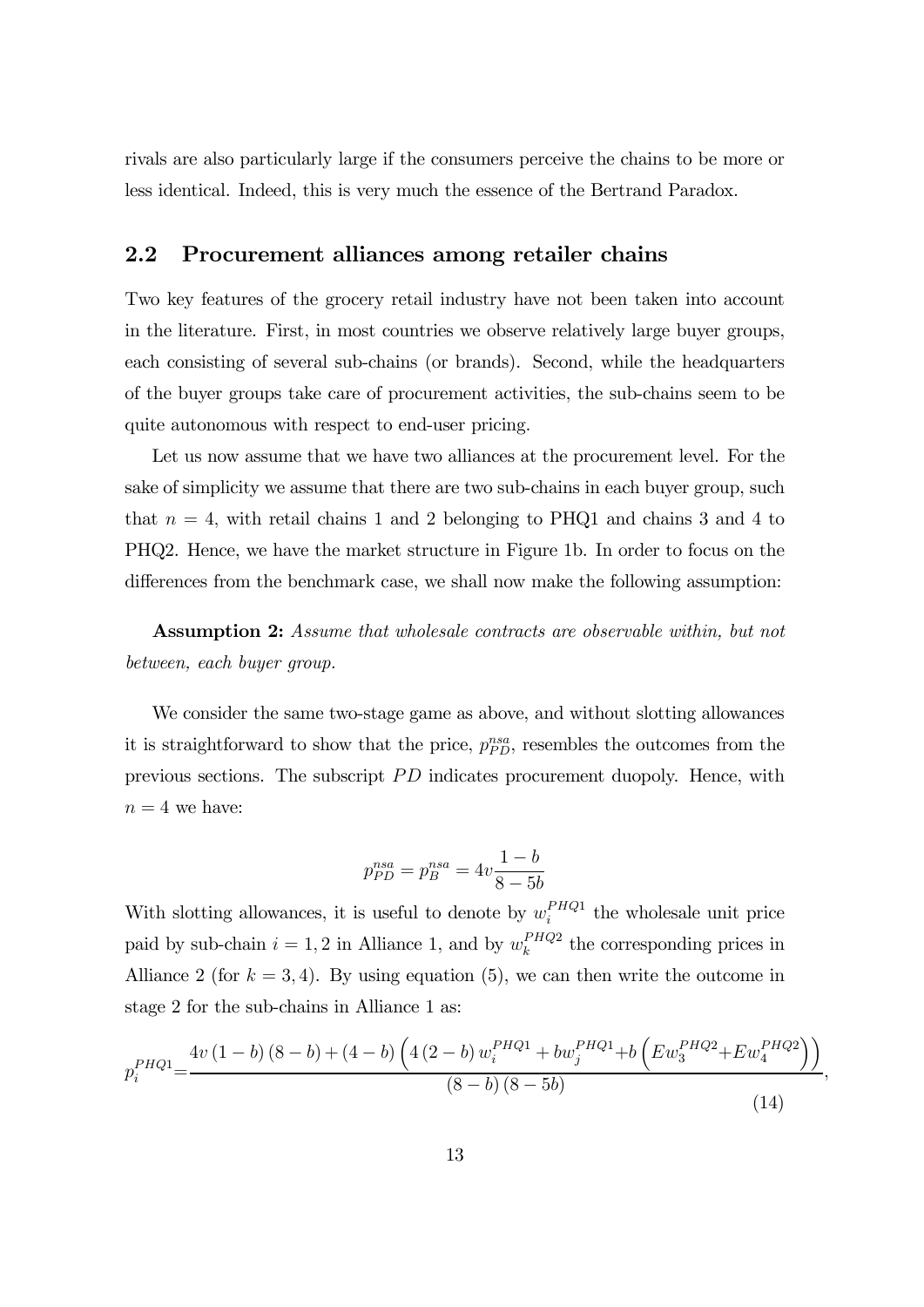where E is an expectation operator and  $i, j = 1, 2$ . From equation (3) we further find

$$
q_i^{PHQ1} = \frac{v}{4} - \frac{1}{4(1-b)} \left( p_i^{PHQ1} - \frac{b}{4} \left( p_1^{PHQ1} + p_2^{PHQ1} + p_3^{PHQ2} + p_4^{PHQ2} \right) \right) \tag{15}
$$

At the first stage PHQ1 solves

$$
\Pi^{PHQ1} = \max_{w_1, w_2} \sum_{i=1}^{2} (p_i - w_i) q_i + S_i
$$

subject to  $w_i q_i + S_i \geq 0$  and equations (14) and (15). Since PHQ1 cannot observe the rival's wholesale contract, we have  $\partial p_1^{PHQ1}/\partial w_k^{PHQ2} = 0$ . Using that  $w_i q_i = S_i$ , the first order conditions for Alliance 1 is thus given by:

$$
\frac{\partial \Pi^{PHQ1}}{\partial w_1^{PHQ1}} = \sum_{i=1}^2 \left( \frac{\partial p_i^{PHQ1}}{\partial w_1^{PHQ1}} q_i^{PHQ1} + p_i^{PHQ1} \frac{\partial q_i^{PHQ1}}{\partial w_1^{PHQ1}} \right) = 0 \text{ and}
$$
\n
$$
\frac{\partial \Pi^{PHQ1}}{\partial w_2^{PHQ1}} = \sum_{i=1}^2 \left( \frac{\partial p_i^{PHQ1}}{\partial w_2^{PHQ1}} q_i^{PHQ1} + p_i^{PHQ1} \frac{\partial q_i^{PHQ1}}{\partial w_2^{PHQ1}} \right) = 0
$$

Because wholesale contracts are unobservable between the buyer groups, the procurement headquarters cannot use the wholesale contracts strategically to raise the rival's prices. However, each buyer group is aware of the fact that the rival has incentives to use slotting allowances to soften competition between its own sub-chains. Assuming that each procurement headquarters has correct expectations about the rival's wholesale contract (which seems reasonable, since there is no uncertainty in the model), we find a unique symmetric equilibrium where

$$
w_{PD}^{sa} = (1 - b) b \frac{2v}{(4 - 3b)(4 - b)}.
$$
\n(16)

As in the benchmark case, we thus see that the wholesale unit price is positive for  $b \in (0, 1)$ .

By inserting for  $w_{PD}^{sa}$  into (14) we find that the equilibrium price in this case equals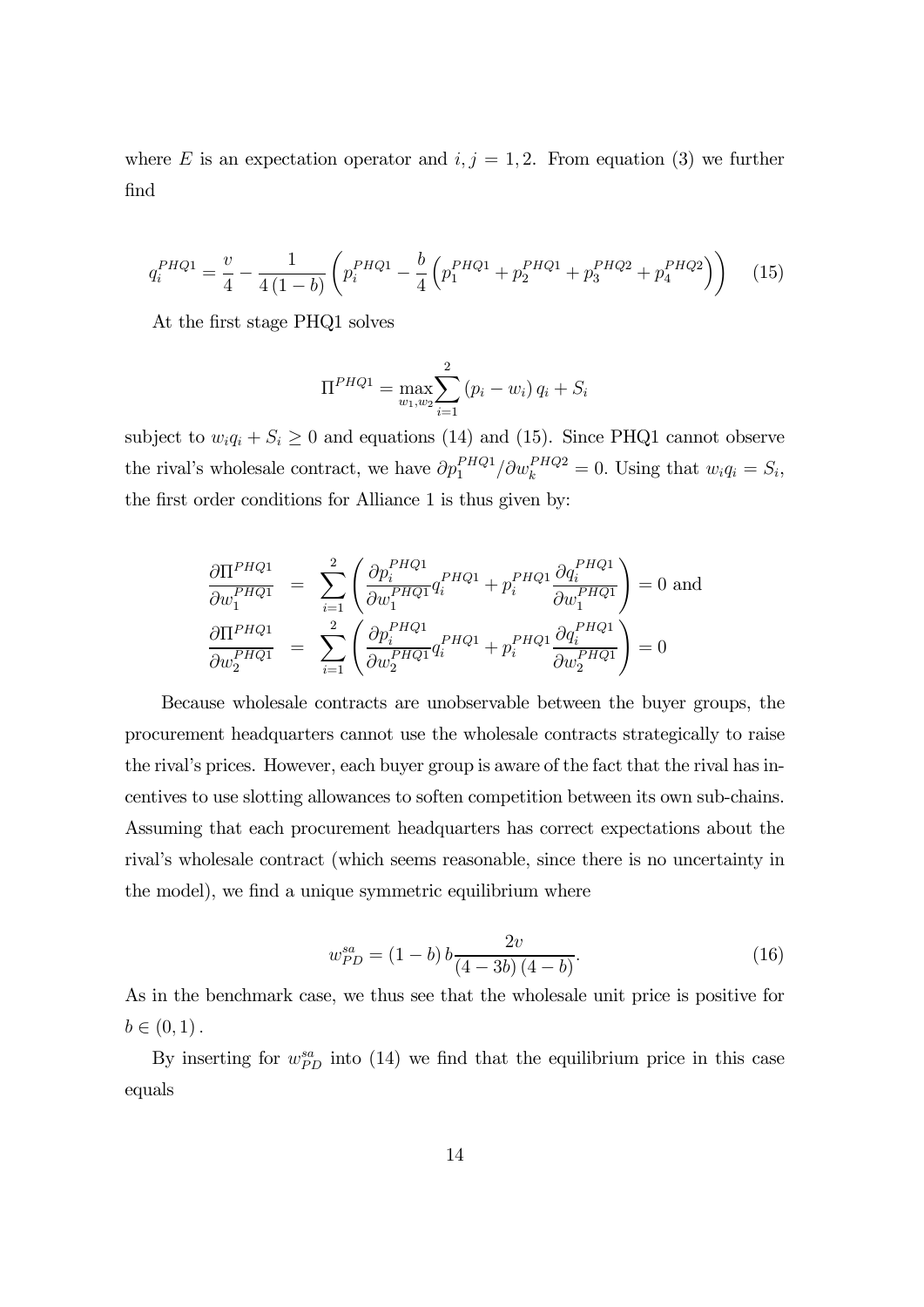$$
p_{PD}^{sa} = 2\frac{1-b}{4-3b}v.\tag{17}
$$

Hence, the use of slotting allowances will in general increase the end-user price even though the wholesale contracts are unobservable across the buyer groups:

$$
p_{PD}^{sa} - p_{PD}^{nsa} = \frac{2b(1-b)v}{(4-3b)(8-5b)} > 0 \text{ for } b \in (0,1).
$$
 (18)

Equation (18) expresses one of the main messages of the paper, namely that wholesale tariffs need not be perfectly observable for slotting allowances to increase end-user prices.15 It is sufficient that the tariffs are observable within each buyer group, which seems like a plausible assumption. First, it is reasonable to assume that the sub-chains have the right of access to the accounts of the alliance. Second, and more importantly, the sub-chains have a common interest in organizing the alliance system such that the wholesale tariffs are internally observable and credible. Thereby, each buyer group can profitably employ price raising slotting allowances. This is true irrespective of whether the other buyer group uses slotting allowances. Put differently, it is a dominant strategy for each buyer groups to use slotting allowances for  $b \in (0,1)$ . This outcome does not depend on the symmetric market structure.

It is straight forward to show that the end-user price is independent of whether the sub-chains set prices competitively, as we have assumed, or whether the end-user price is set centrally by the procurement headquarters. In both cases the end-user price is given by equation (17). This clearly illustrates how effectively slotting allowances can be used to soften competition even if the wholesale contracts are unobservable across the buyer alliances. The assumption that the buyer groups have correct expectations about each other's wholesale contracts, is of course a simplification which is due to the information structure in the model. However, we believe that it corresponds pretty well with reality. In its investigation of the Norwegian retail market, the Norwegian competition authorities found that even

<sup>&</sup>lt;sup>15</sup>With perfect observability, the wholesale contracts could be used to soften competition between the buyer groups. This would not change the qualitative results, but would lead to even higher end-user prices.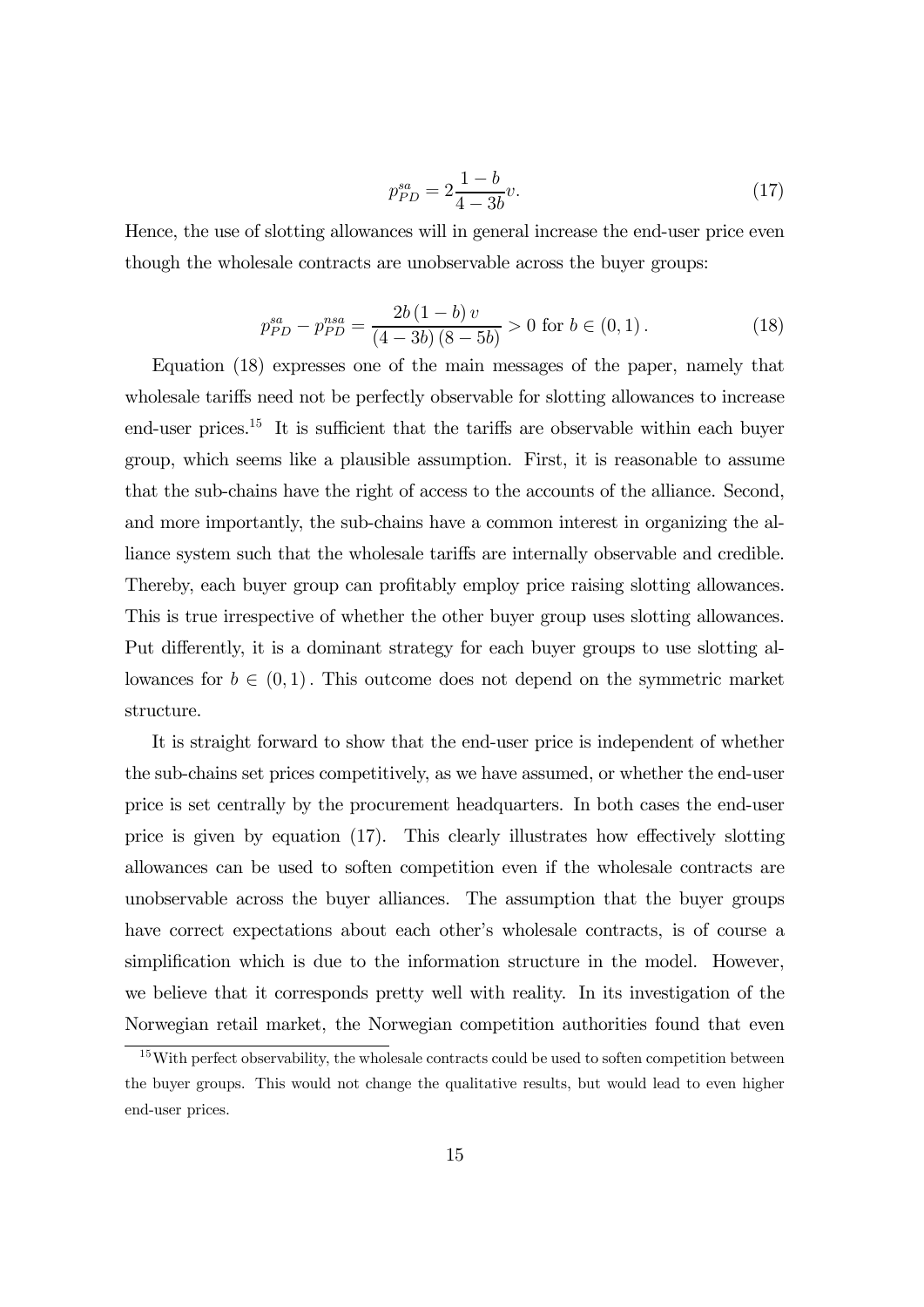though the contracts between each buyer group and the producers were secret, the essence of the procurement contracts was widely known. This was revealed by the internal documents found in the investigated firms by the Norwegian Competition Authority, and it was confirmed by the respective market participants.16

We summarize our results into the following two propositions:

**Proposition 2:** With procurement alliances (buyer groups) among retail chains and  $b \in (0,1)$ , slotting allowances will increase end-user prices even though wholesale contracts are unobservable across buyer groups.

Proposition 3: With procurement alliances among competing retail chains, slotting allowances are used to transfer procurement market power into the less concentrated retail market. The anti-competitive effects of using slotting allowances are strongest for an intermediate degree of retail substitutability.

Consequently, without slotting allowances (and other analogous vertical restraints) the degree of retail competition depends on the number of retail chains  $(n)$  and the degree of differentiation  $(b)$ . With slotting allowances the degree of retail competition depends on the number of procurement alliances rather than the number of retail chains. In fact, if there is a monopoly at the procurement level we have the following result (proof, see Appendix) :

Proposition 4: With slotting allowances and procurement monopoly, the procurement headquarters is able to ensure monopoly profit even if there is fierce competition between the retail chains. The consumers will be charged monopoly prices  $p_{PM}^{cp} = p_{PM}^{sa} = v/2$  independent of the number of retail chains and substitutability between the retail chains.

To counteract the effects of retail chain competition, the PHQ thus sets a unit wholesale price which is increasing in b and n if we have a procurement monopoly. The procurement headquarters is consequently able to neutralize competition between the retail chains by choosing an appropriate wholesale unit price - the combination of retail competition and slotting allowances yields the same profit and

<sup>16</sup>The Norwegian Competition Authority (2005, pp. 55).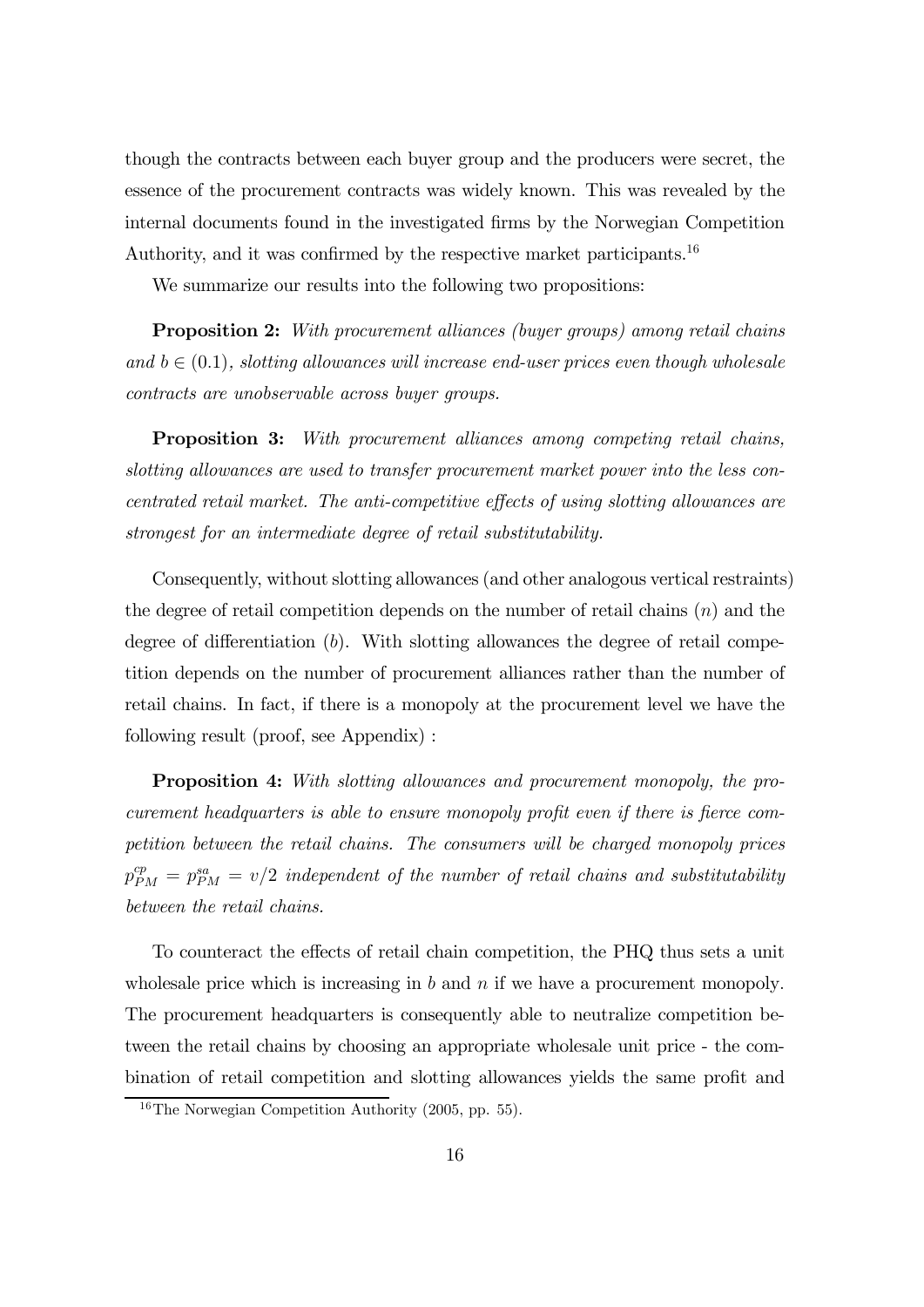consumer prices as if the procurement headquarters was able to eliminate retail competition and set the cartel prices directly. Thus, control over the end-user prices or the wholesale price schemes has the same impact on the end-user prices and profits.

The fact that there is a positive relationship between the size of slotting allowances and the extent of retail competition if and only if we have a procurement monopoly, has implications for empirical analysis. If Sudhir and Rao (2006) had found support for their hypothesis that slotting allowances are increasing in retail competition, we would have had an indication that the PHQs operate as a de facto cartel.<sup>17</sup> It is certainly reassuring that the data did not support this hypothesis. Nonetheless, the results above show that competition authorities should be highly suspect of cooperation between PHQs even if it could be proved that there is unrestricted competition between the retail chains. Moreover, we have recently observed a development towards procurement alliances among large buyer groups. In Norway, for instance, the three largest buyer groups (NG, ICA and Coop) are members of a joint venture that takes care of IT-systems on logistic and transport. Such procurement alliances may increase the information exchange between competing buyer groups, particularly if it is in their interest to do so.18

 $17$  It should be noted that the theoretical approach employed by Sudhir and Rao is flawed. First, they use a utility function where the size of the market and the consumers' willingness to pay for a good are increasing in b. Second, they make a technical error which means that they are actually not considering a competitive equilibrium.

<sup>&</sup>lt;sup>18</sup>In addition to the increased concentration at national level, we have witnessed cross national mergers as well as buyer groups. Cross-national procurement alliances have so far not raised antitrust concerns, since they generally tend to have only one member from each nation. However, Dobson, Waterson and Davies (2003) emphasize that the inter-linkages between national and crossnational procurement alliances combined with cross-ownership by the large multinational retailers increase the potential for information exchange.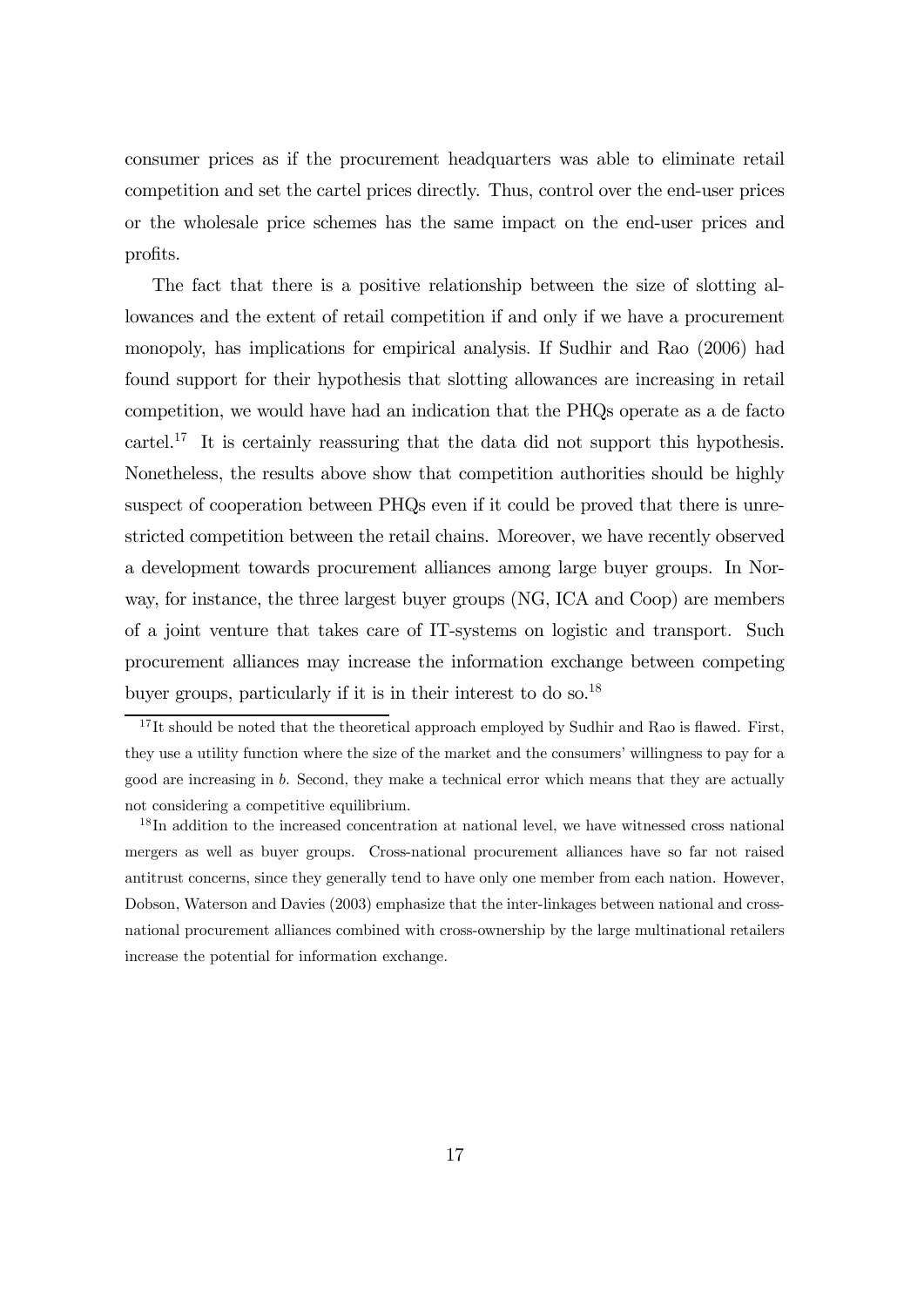## 3 Policy implications

The European Commission has generally approved both procurement alliances and horizontal mergers between retailers in the market for daily consumer goods (Dobson and Waterson, 1999, Clarke et al., 2002). One exception is the proposed merger between two of the leading Finnish retailer groups, Kesko and Tuko, which prior to the proposed merger had domestic market shares of approximately 40% and 20%, respectively.19 Both Kesko and Tuko own several sub-chains, and these receive franchising fees from the connected retailers. Procurement conditions are taken care of by the headquarters of Kesko and Tuko, while end-user prices for the basic assortments are decided at the sub-chain level. $^{20}$ 

In their merger application, Kesko claimed that it was organized as a pure buyer group with no vertical restraints limiting internal competition between their retail sub-chains. If this were the case, one could reasonably expect strict retail competition between the sub-chains and even between retailer outlets within the same sub-chain.

However, Kesko's argument was not accepted by the Commission. In their investigation the Commission revealed that competition between retailer outlets within each sub-chain was severely hampered by the franchising contracts. As mentioned above, end-user prices were decided on the sub-chain level for the basic assortment. Moreover, the Commission found that the franchising contracts did not include fees for the use of logotypes, slogans, marketing assistance and so forth. Instead, the subchains charged the outlets for such services through adding margins on the goods passed on to the retailers. Consequently, the retailers' marginal costs increased, which in turn raised end-user prices for products where each retail outlet decides the end-user price.

By the same token, Kesko's headquarters has incentives to implement restraints that limit competition between sub-chains. Indeed, the Commission argues that the relationship between the headquarters and the sub-chains resembles the relationship

<sup>19</sup>See, European Commission Decision of 20 11 1996, Case no. IV/M. 784. - Kesko/Tuko.

 $20$ Additionally, there are also some independent retail chains that cooperate with Kesko and Tuko at the procurement level.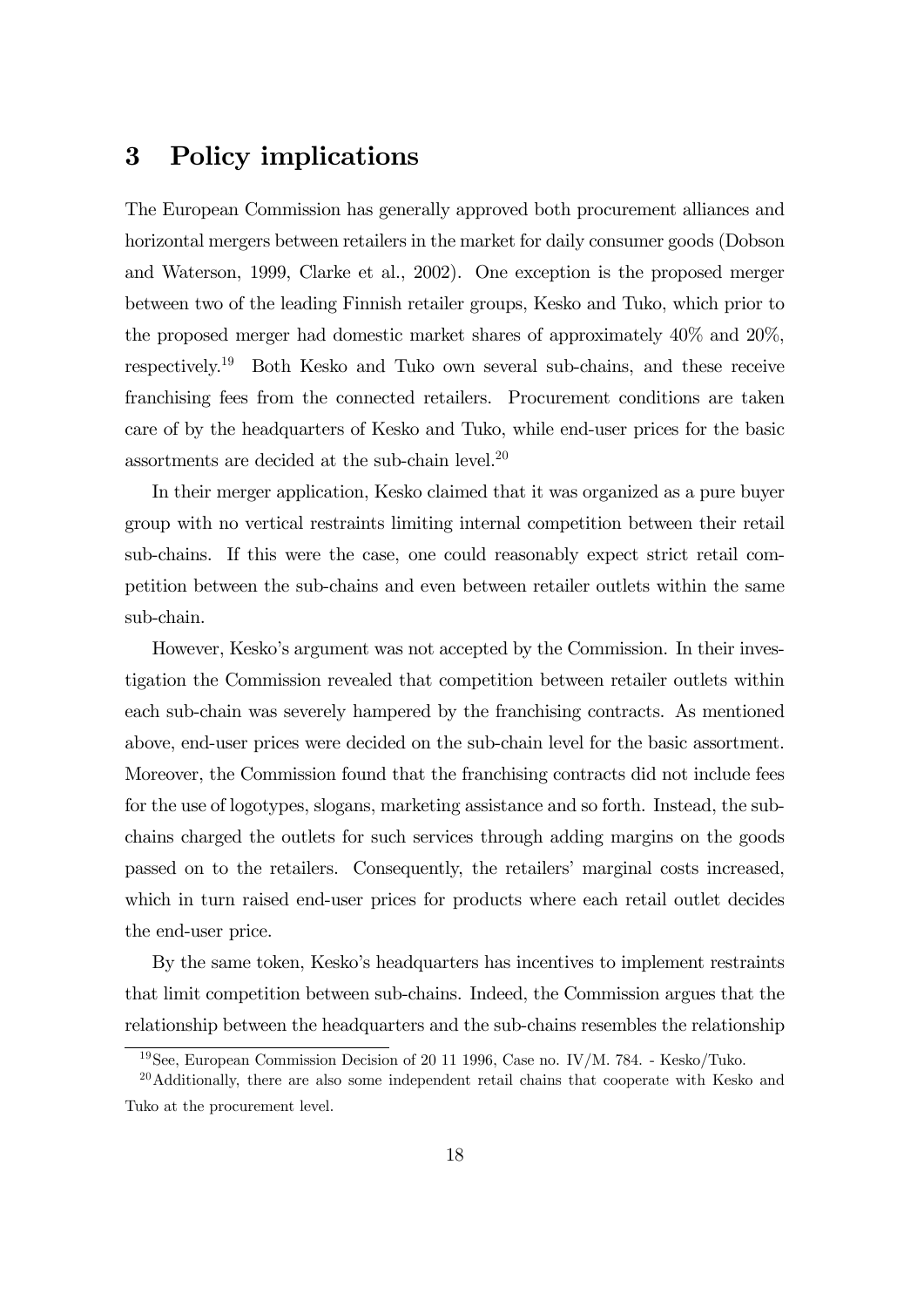between the sub-chains and the retailers: "... it has to be concluded that the horizontal cooperation and lack of competition within each of these five Kesko chains constitutes a structural feature of the Kesko group, and as such of the Finnish retail market. The same is also true for whatever competition that may seem to exist between the five chains, since the main elements of that competition have, in fact, been centrally planned by Kesko". Consequently, the Commission concluded that the market power at the procurement level could be transmitted into the retail market.

As shown in the present paper, slotting allowances may be used as an instrument to soften competition between sub-chains by increasing wholesale prices. This resembles the device used by Kesko's sub-chains in the franchising contract with retailers, where marketing and other support services offered by the sub-chain were added on the goods rather than charged through fixed franchising fees. Moreover, a contract with a third party (the supplier) through slotting allowances has a higher degree of commitment and transparency than other forms of strategic transfer pricing. Other things equal, slotting allowances may be considered as a superior tool to implement strategic transfer pricing.

Most of the efficiency rationales behind slotting allowances are concerned with challenges regarding new product introduction. Under asymmetric information, where the manufacturer has private information about e.g. product quality, slotting allowances may be used as a signalling or screening device (Chu, 1992, Lariviere and Padmanabhan, 1997, and Desai, 2000). However, Bloom et al. (2000) and Rao and Mahi (2003) find no support for slotting allowances as a signalling device. Interestingly, in their survey Bloom et al. find that neither US manufacturers nor the retailers believe that slotting allowances serve as a signal or screening device. The Norwegian Competition Authority reports the same view among Norwegian manufacturers and retailers (NCA, 2005). In contrast, Sudhir and Rao (2006) and Sullivan (1997) find some empirical support for the signalling rationale. However, even proponents of the view that slotting allowances solve problems with asymmetric information, emphasize that there may be alternative instruments.<sup>21</sup> In cases

 $^{21}$ Desai (2000), for instance, argues that advertising by the manufacturers is a substitute to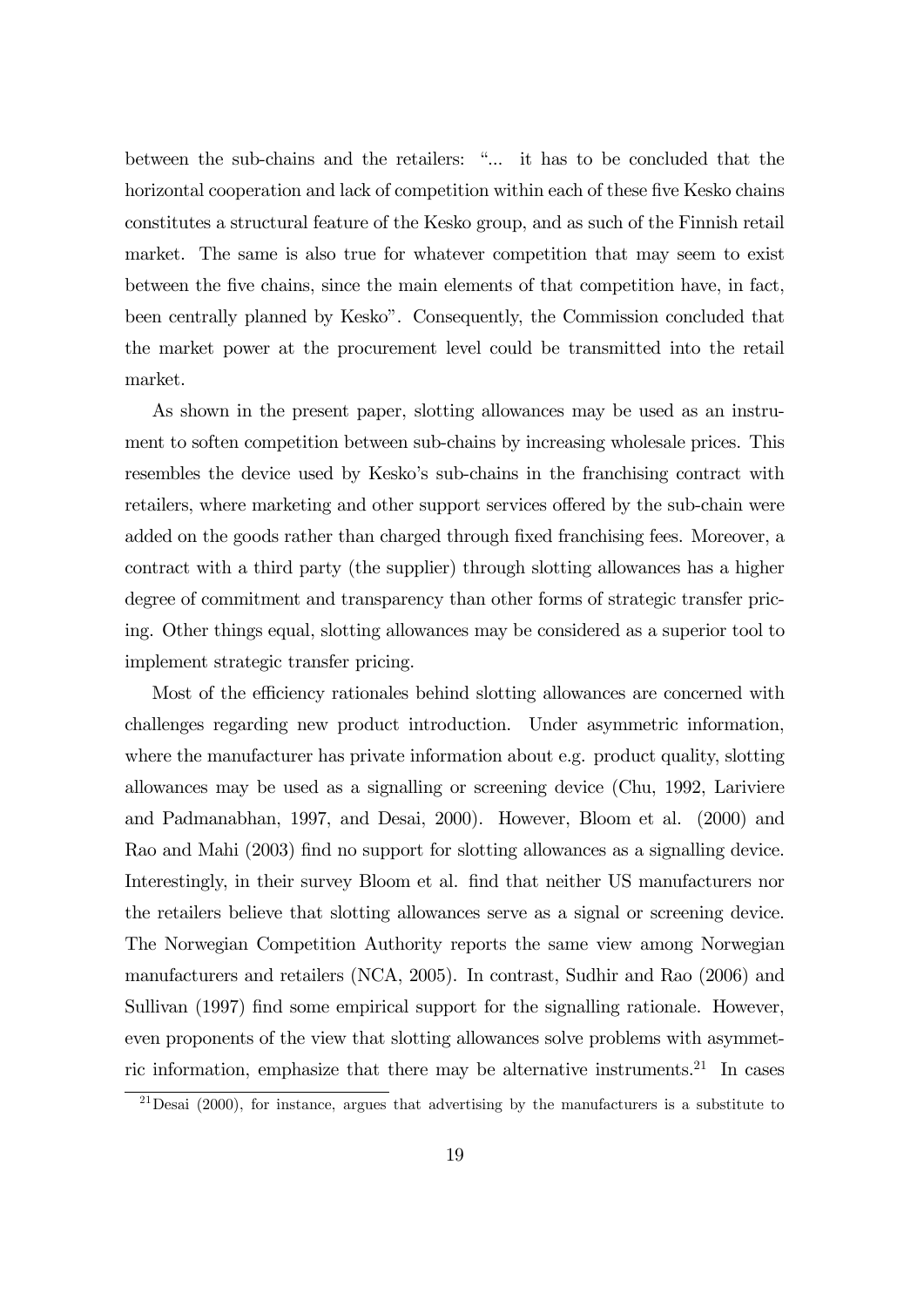where the retailer does not fear that the manufacturer will go bankrupt, buy-back guaranties are an alternative signalling and screening device (NCA, 2005). Manufacturers that accept buy-back guaranties are more likely to have high quality. Slotting allowances may also be used to balance the risk between manufacturer and retailers regarding new products.22 However, buy-back guaranties will also be an alternative to slotting allowances for this rationale (Sudhir and Rao, 2006).

Moreover, the degree of information asymmetry in favor of manufacturers seems to be exaggerated. The majority of "new" products hardly gives rise to information problems, and slotting allowances are also used for established products (Federal Trade Commission, 2001, Competition Commission, 2000, and NCA, 2005).<sup>23</sup>

A final efficiency rationale is that slotting allowances help retailers to allocate scarce shelf space in an appropriate way (Sullivan, 1997, Larivieri and Padmanabhan, 1997 and Desai, 2000). Certainly, slotting allowances may be a way to bid for shelf space, but other instruments exist. The obvious one is for manufacturers to offer reduction in the unit wholesale price. In a recent analysis, the Norwegian Competition Authorities find that such rebates contingent on the access to attractive shelf space are used in Norway (NCA, 2005).

Thus, several analyses support the hypothesis that alternative instruments exist for the vast majority of the claimed efficiency benefits of using slotting allowances (Bloom et al, 2000, Sudhir and Rao, 2006, NCA, 2005). What begs a question then, is why do firms prefer to use slotting allowances to extract these efficiency benefits? Suppose that both slotting allowances and an alternative tool may solve a given efficiency problem. However, slotting allowances have the side effect that they soften retail competition. The latter effect will reduce the social gain from slotting allowances (even if the total effect on welfare should be positive). Consequently, it seems reasonable to assume that retailers prefer to use slotting allowances over an alternative tool that just solves the efficiency problem. These concerns suggest that

slotting allowances in order to signal the potential of a new product. If advertising is effective, manufacturers will probably prefer to use advertising (given that the goal is only to signal quality).

<sup>&</sup>lt;sup>22</sup>Bloom et al. (2000) find support for this among manufacturers as well as retailers.

<sup>&</sup>lt;sup>23</sup>See e.g. Davies  $(2001)$  and Bloom et al  $(2000)$ .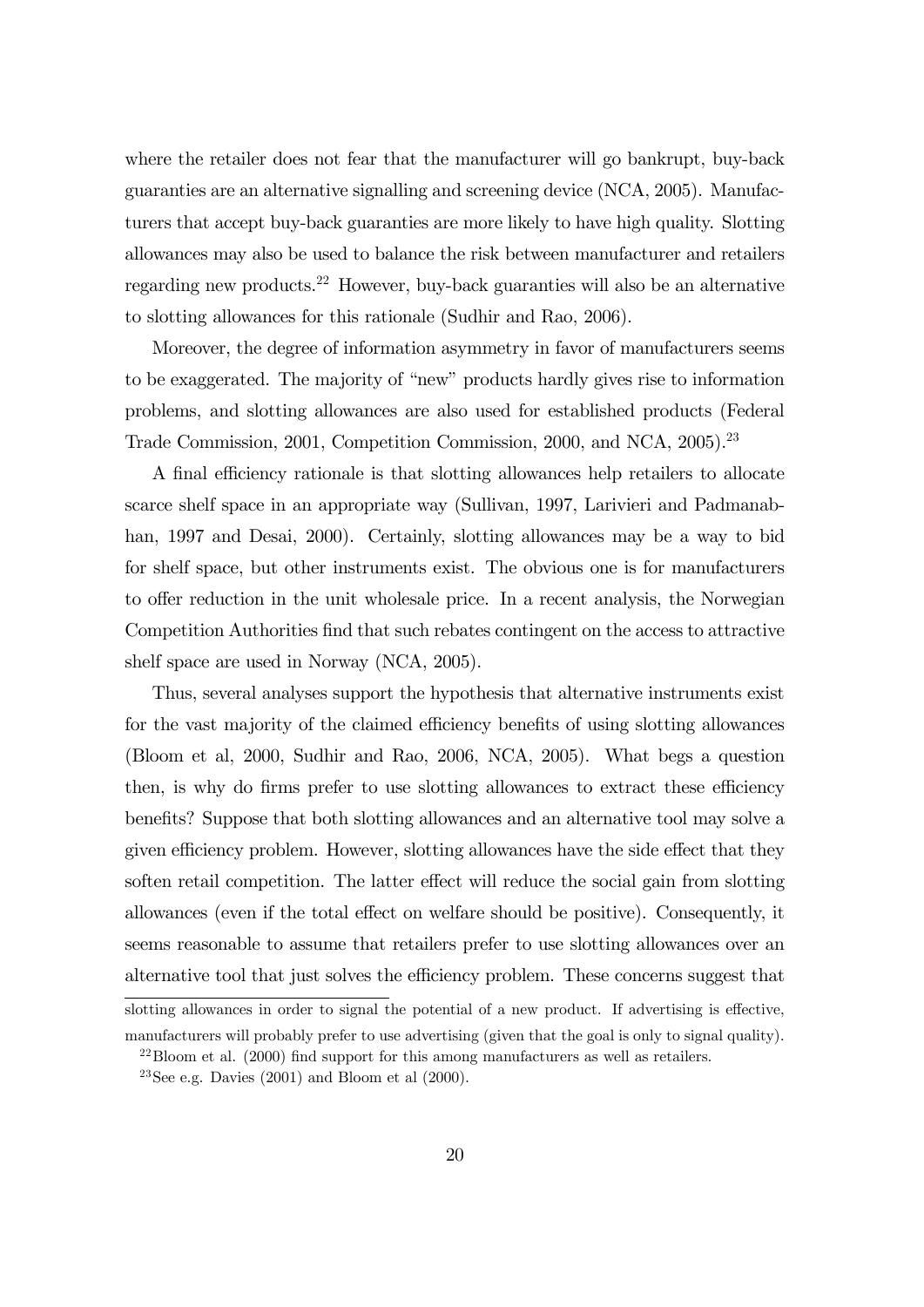antitrust authorities should not just ask whether the efficiency effects of slotting allowances dominate the anti-competitive effects. They should also ask whether the efficiency effects could be achieved in other ways without the anti-competitive side-effects related to slotting allowances. Indeed, Rey and Stiglitz (1995 pp. 446) propose that competition authorities should be suspicious towards vertical restraints "unless there can be shown to be significant efficiency-enhancing effects that (a) could not be obtained (at reasonable cost) in other ways, without the ensuing anticompetitive effects, and (b) that outweigh any anti-competitive effects".

Finally, our results indicate that competition authorities should have a more critical view on procurement agreements also on logistics, transport etc.<sup>24</sup> It is important to emphasize that buyer groups may benefit consumers even when involving competing firms.25 Our concern is, however, that the buyer power at the procurement level may be reinforced at the retail level. Procurement alliances may have effects similar to those of cross licensing where firms reciprocally have access to patent protected technologies. As noted by Motta (2004, pp.205 and 206) "... the best situation for competition would arise when cross licenses are royalty free, or when they specify fixed payments rather than unit royalties, as the latter would amount to higher variable costs and reduced output". Thus, Motta (2004) emphasizes that competition authorities should scrutinize "ancillary restraints" that call for payments of per-unit royalties to the joint venture. This is exactly what slotting allowances do - they implement per unit royalties to the procurement alliance.

 $24$ The use of slotting allowances may be a part of a more comprehensive choice of procurement system (IT, logistic and transport systems). Göx (2000) shows that when transfer prices are not observable, a strategic alternative may be to commit to an accounting system which deviates from marginal cost pricing. When average costs are above marginal costs, a commitment to an accounting system based on full cost based transfer prices may resemble the outcome with observable transfer pricing. By the same token, the choice of a procurement system that incorporates slotting allowances may be a way to commit to transfer prices above the marginal costs.

<sup>25</sup>However, as shown by Dobson and Waterson (1997) countervailing buyer power may have negative welfare effects even without ancillary restraints.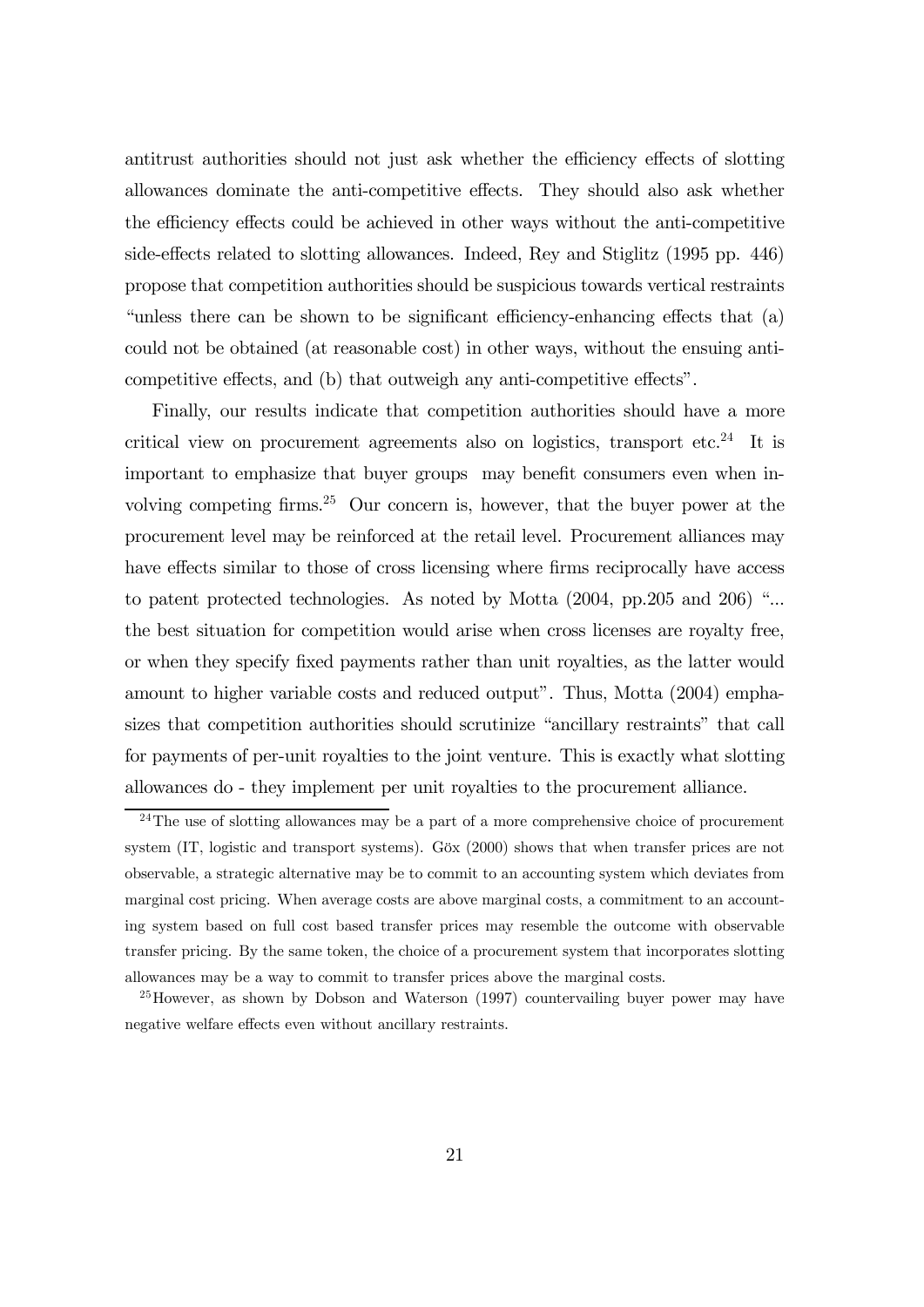## 4 Concluding remarks

Both in the USA and in Europe, the use of slotting allowances has attracted attention in the general press as well as among policy makers and economists. In Norway, which has the highest retail concentration in Europe<sup>26</sup>, slotting allowances generated a widespread debate during winter and spring 2005. The press claimed that the retailers used slotting allowances to dampen end-user competition, and in this paper we have shown that the emergence of large buyer groups has increased the potential for using slotting allowances to raise prices. As long as wholesale contracts are observable within each buyer group, slotting allowances may harm competition. Hence, the extensive and increased use of slotting allowances is consistent with the increase in buyer groups and divisionalized retailer groups that operate several retail sub-chains.

If the rationale behind slotting allowances and high wholesale prices is simply to reduce competition within a given buyer group, the practice may be seen as a form of strategic transfer pricing. An alternative could be that the procurement alliance operates a warehouse that charges the sub-chains a transfer price above the wholesale price.<sup>27</sup> Gabrielsen and Sørgard  $(2005)$ , in a study for the Norwegian Competition Authority, maintain that there is no reason why firms should prefer to use slotting allowances as a way to practice strategic transfer pricing. However, this argument hardly holds if there is also competition between retailers belonging to different buyer groups. The reason is that a contract with a third party (the manufacturer) has a higher commitment value than manipulation of internal transfer prices. Consequently, we believe that slotting allowances have a higher strategic potential than pure internal transfer pricing.

Theoretical as well as empirical analyses indicate that efficiency enhancing and anti-competitive rationales for slotting allowances coexist. Regarding policy implications, our main message is that analyses of slotting allowances should try to integrate efficiency enhancing and anti-competitive effects. Competition authorities should

<sup>&</sup>lt;sup>26</sup>The four dominating retail groups controlled  $99.7\%$  of the retail grocery market in 2000.

<sup>&</sup>lt;sup>27</sup>See e.g. Schjelderup and Sørgard  $(1997)$ .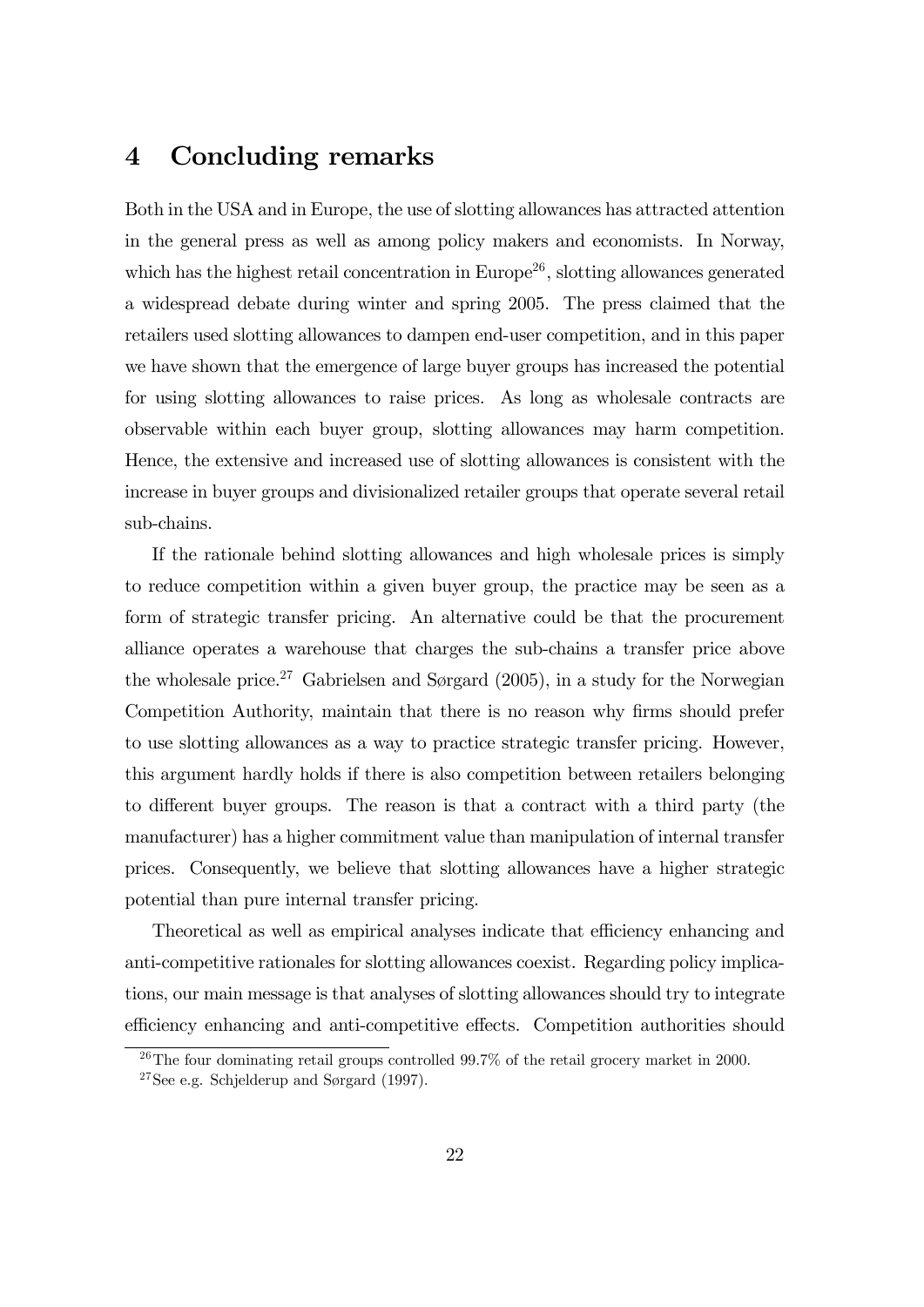recognize the fact that alternative instruments exist for efficiency enhancing motives as well as for anti-competitive motives. When retailers (or manufacturers) prefer to use slotting allowances to solve efficiency problems, even if alternative instruments exist, there is reason to believe that slotting allowances have anti-competitive side-effects that benefit the firms.

# 5 Appendix

#### Proof of Proposition 4

Maintaining the assumption that the retail chains compete in prices, the solution to the last stage is given by equations (4) and (5) also with a procurement monopoly.

At stage 1 the PHQ monopoly offers each manufacturer a take-it-or-leave-it contract, and maximizes aggregate profit for the retailers:

$$
\max_{w_1, \dots, w_n} \sum_{i=1}^n \left\{ (p_i - w_i) q_i + S_i \right\},\,
$$

subject to  $w_i q_i + S_i \geq 0$  and equations (4) and (5). This gives rise to a unique symmetric equilibrium with

$$
w_{PM}^{sa} = b \frac{n-1}{2(n-b)} v.
$$
\n(19)

Differentiation of (19) yields

$$
\frac{\partial w_{pm}^{sa}}{\partial b} = \frac{vn(n-1)}{2(n-b)^2} > 0 \text{ and } \frac{\partial w_{pm}^{sa}}{\partial n} = \frac{(1-b)bv}{2(n-b)^2} > 0.
$$

To counteract the effects of retail chain competition, the PHQs thus set a unit price which is increasing in b and n. Indeed, inserting for  $(19)$  into  $(5)$  we find that  $p_{PM}^{sa} = v/2$ , which is identical to the monopoly price. Q.E.D.

## 6 References

Bloom, P.N., G.T. Gundlach, and J.P Cannon. 2000. Slotting allowances and fees: Schools of thought and the view of practicing managers, Journal of Marketing, 64, 92-108.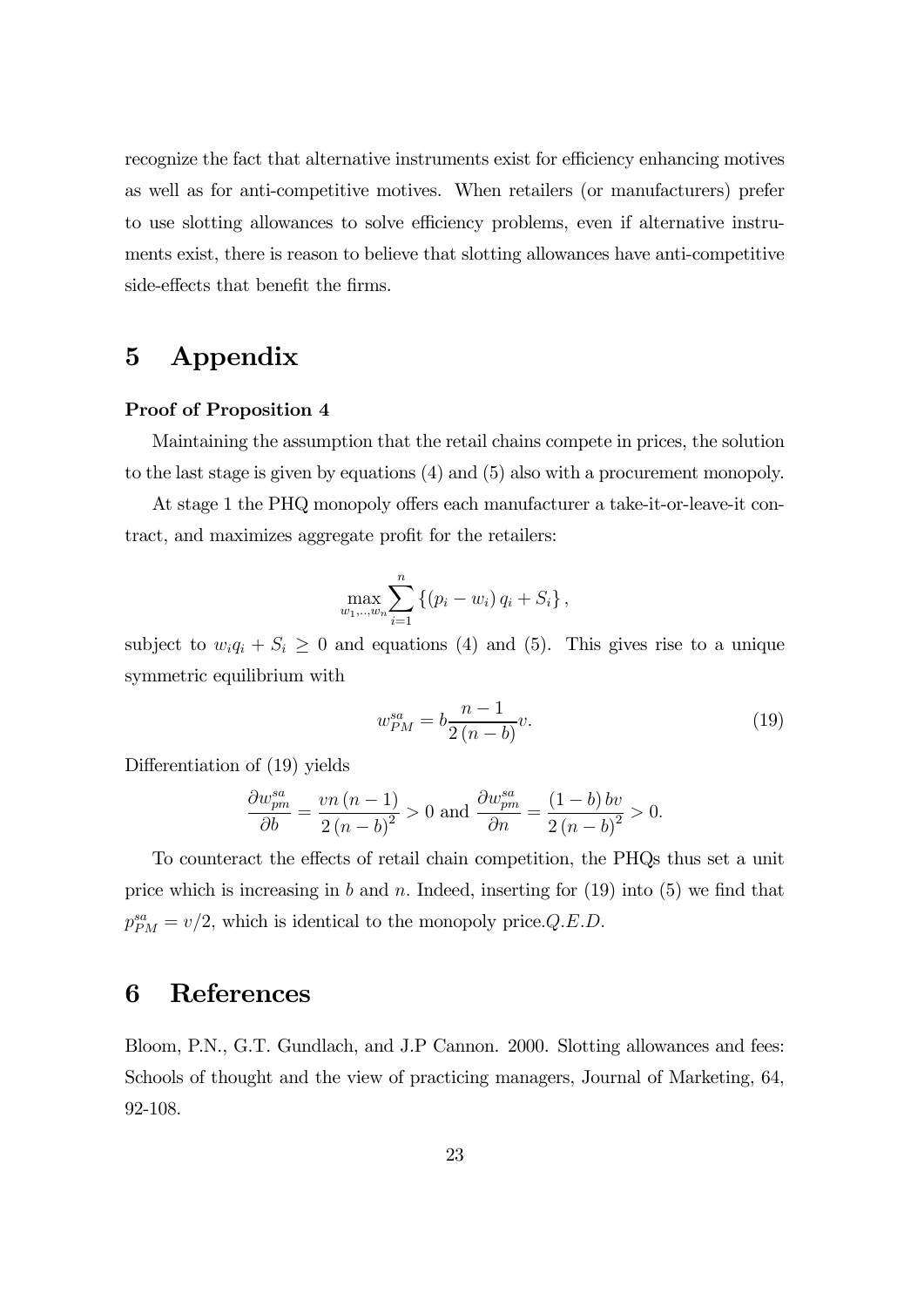Bonanno, G. and J. Vickers, 1988, Vertical Separation, Journal of Industrial Economics, 36, 257-265.

Chu, W. 1992. Demand signaling and screening in channels of distribution, Marketing Science, 11(4), 324-347.

Clarke, R., S. Davies, P. Dobson, and M. Waterson. 2002. Buyer power and competition in European food retailing, Edward Elgar Publishing Limited; Massachusetts, USA.

Competition Commission. 2000. Supermarkets: A report on the supply of groceries from multiple stores in the United Kingdom, Cm4842, TSO, London.

Danish Competition Authority, 2005, Nordic Food Markets - a taste of competition.

Davies, R.W. 2001. Slotting allowances and antitrust, Antitrust, (Spring), 69-76.

Desai, P. 2000. Multiple messages to retain retailers: Signaling new product demand, Marketing Science, 19(4), 381-389.

Dobson, P.W. and M. Waterson. 1997. Countervailing power and consumer prices, Economic Journal, 107, 418-430.

Dobson, P.W. and M. Waterson. 1999. Retailer power: recent developments and policy implications. Economic Policy (April), 135-164.

Dobson, P.W., M. Waterson and S.W Davies. 2003. The patterns and implications of increasing concentration in European food retailing, Journal of Agriculture Economics, 54(1), 111-125.

European Commission. 1996. European Commission Decision of 20 11 1996 declaring a concentration to be incompatible with the common market (Case no. IV/M. 784. - Kesko/Tuko).

Federal Trade Commission. 2001. Report on the Federal Trade Commission Workshop on slotting allowances and other marketing practices in the grocery industry. Washington D.C, US Government Printing Office.

Fershtman, C. and K.L. Judd. 1987. Equilibrium incentives in oligopoly, American Economic Review, 77, 927-940.

Gabrielsen, T.S. and Sørgard, L. 2005. Hylleplassavgifter: Bedriftsøkonomiske motiver og samfunnsøkonomiske konsekvenser, The Norwegian Competition Author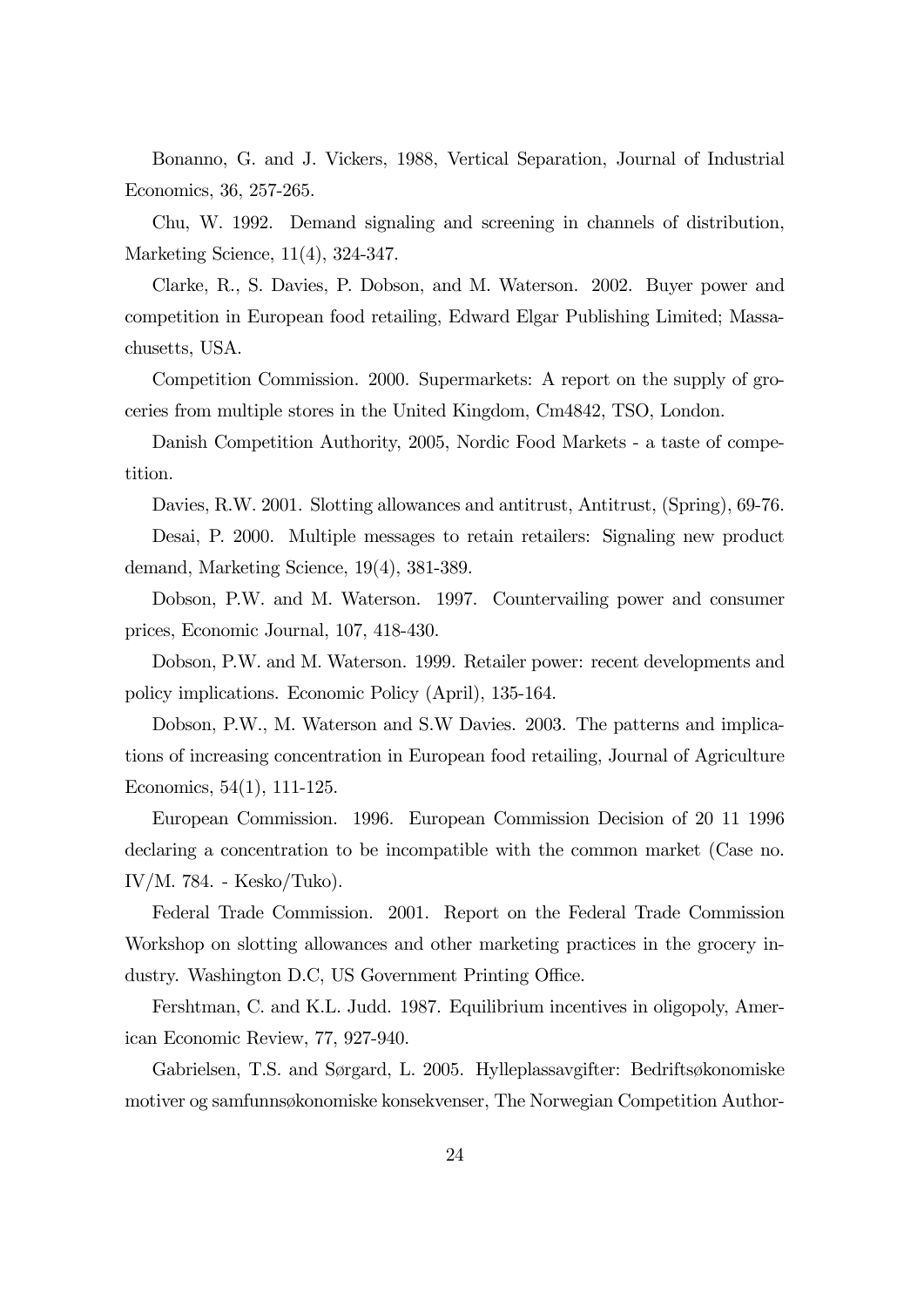ities.

Gal-Or, E. 1991. Duopolistic Vertical Restraints, European Economic Review, 35, 12371253.

Göx, R. F. 2000. Strategic transfer pricing, absorption costing, and observability, Management Accounting Research, 11, 327-348.

Irmen, A. 1998. Precommitment in competing vertical restraints, Journal of Economic Surveys, 12(4), 333-359.

Lariviere, M. and V. Padmanabhan. 1997. Slotting allowances and new product introductions, Marketing Science, 16(2), 112-128.

Marx, L.M. and G. Shaffer. 2004. Slotting Allowances and Scarce Shelf Space, Working Paper.

Motta, M. 2004. Competition Policy: Theory and Practice, Cambridge University Press.

The Norwegian Competition Authority (NCA). 2005. Payment for Shelf Space (Betaling for hylleplass), Report 2/05.

Rao, V.R and H. Mahi. 2003. The price of launching a new product: Empirical evidence on factors affecting the relative magnitude of slotting allowances, Marketing Science, 22(2), 246-268.

Rey, P. and J. Stiglitz. 1988. Vertical Restraints and Producers' Competition, European Economic Review, 32, 561-658.

Rey, P. and J. Stiglitz. 1995. The role of exclusive territories in producers' competition, RAND Journal of Economics, 26, 431-451.

Rey, P., J. Thal and T. Vergé. 2005. Slotting allowances and conditional payments. Mimeo.

Schjelderup, G. and L. Sørgard. 1997. Transfer Pricing as a Strategic Device for Decentralized Multinationals, International Tax and Public Finance, 4, 277-290.

Shaffer, G. 1991. Slotting allowances and retail price maintenance: A comparison of facilitating practices. RAND Journal of Economics, 22(1), 120-135.

Shaffer, G. 2005. Slotting Allowances and Optimal Product Variety, B.E. Journals in Economic Analysis & Policy, 5 (3).

Sudhir, K. and V.R. Rao. 2006. Are slotting allowances efficiency-enhancing or